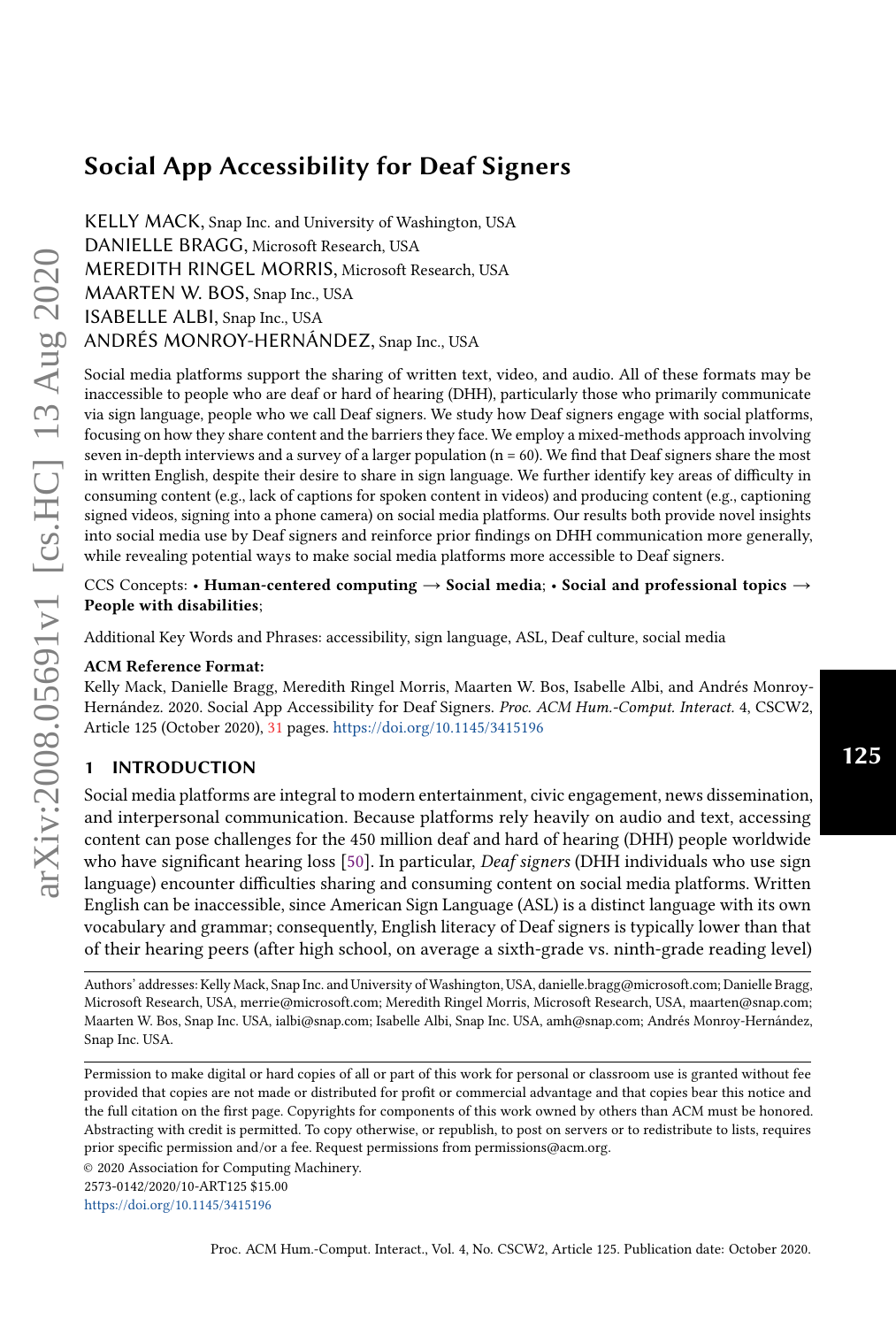$[43, 52]$  $[43, 52]$  $[43, 52]$ .<sup>[1](#page-1-0)</sup> Text-based interfaces also make it difficult to share content in ASL, as sign languages do not have a standard written form. Another study cites that 30% of U.S. high school graduates were "functionally illiterate" [\[42\]](#page-29-3). Even video-sharing platforms present barriers, for example due to physical difficulties recording two-handed signing while holding or managing a phone camera.

Prior work has explored basic sharing behaviors and accessibility issues for DHH individuals, some of whom are signers, on the internet (e.g., [\[20,](#page-28-0) [39,](#page-29-4) [58\]](#page-30-1)) and social media (e.g., [\[31,](#page-28-1) [33,](#page-29-5) [36\]](#page-29-6)), but the literature lacks a deeper understanding of sharing behaviors and barriers, particularly on new visual-centric platforms. Past studies tend to limit their focus to Facebook, without examining more recent and popular visual-centric platforms, such as Instagram and Snapchat, which may present unique opportunities and challenges for Deaf signers using a visual language. These prior studies also target DHH users in general, not Deaf signers specifically, whose preference for nonwritten, movement-based language places unique requirements on communication technologies. For instance, these prior studies found that DHH users share videos less frequently than other media formats, but the studies do not examine the cause.

In this work, we present two studies with 67 Deaf signers to expand our understanding of the experiences of, and barriers faced by, Deaf signers on social media platforms. We postulate that Deaf signers have unique needs and challenges on platforms due to their preference for an unwritten, visual language, combined with common platforms' reliance on text-based interfaces. Our work deepens the understanding of accessibility needs and barriers in today's popular social media platforms, by both uncovering novel insights and validating and deepening prior work. Our surveys and interviews were guided by the following two research questions:

RQ1: How and with whom are Deaf signers sharing content on social media?

RQ2: What accessibility barriers do Deaf signers face on social media platforms today?

Our results are novel in the following ways: 1) Unlike prior work, we focus exclusively on Deaf signers, which allows us to contextualize findings within Deaf culture and language<sup>[2](#page-1-1)</sup>; our participants described the importance of sign language to their communication and identity, and their desire to share their culture and language with non-signing, hearing individuals. 2) We explore why Deaf signers prefer certain methods of communication on social media platforms to others – often preferring visual methods like ASL but using written English since it's faster, easier, and understood by more people. 3) We explore who Deaf signers' audiences are (mainly hearing family members and DHH friends), and how creating content for different audiences may introduce or remove barriers. For example, sharing for hearing and Deaf individuals can be challenging due to language differences. 4) Finally, we investigate how and how many Deaf signers share in ASL on these platforms and the barriers they face in doing so. While between 28% and 60% (depending on the context) of our survey respondents share videos with ASL, they face a spectrum of barriers throughout the process, including filming good quality videos of ASL and captioning these videos for hearing audiences.

Our results also validate and deepen the following previous findings: 1) We find that uncaptioned content remains a pervasive issue on social media [\[20,](#page-28-0) [31,](#page-28-1) [58\]](#page-30-1), particularly due to the large amount of user-generated content. 2) We deepen our understanding of the effects uncaptioned content has on Deaf signers and how they find and consume video content [\[58\]](#page-30-1). 3) We delve deeper into the discrepancy between the primary mediums that Deaf signers want (sign language) and use (written English) [\[33\]](#page-29-5), and the accessibility barriers that Deaf signers face (captioning, language barriers, recording challenges) and their effects (missed information, delays, frustration). For example, we

<span id="page-1-0"></span> $^{\rm 1}$  These works focus on ASL and English, though much applies to other signed and spoken languages.

<span id="page-1-1"></span> $^{2}$  Note that sign language itself is an integral part of Deaf culture.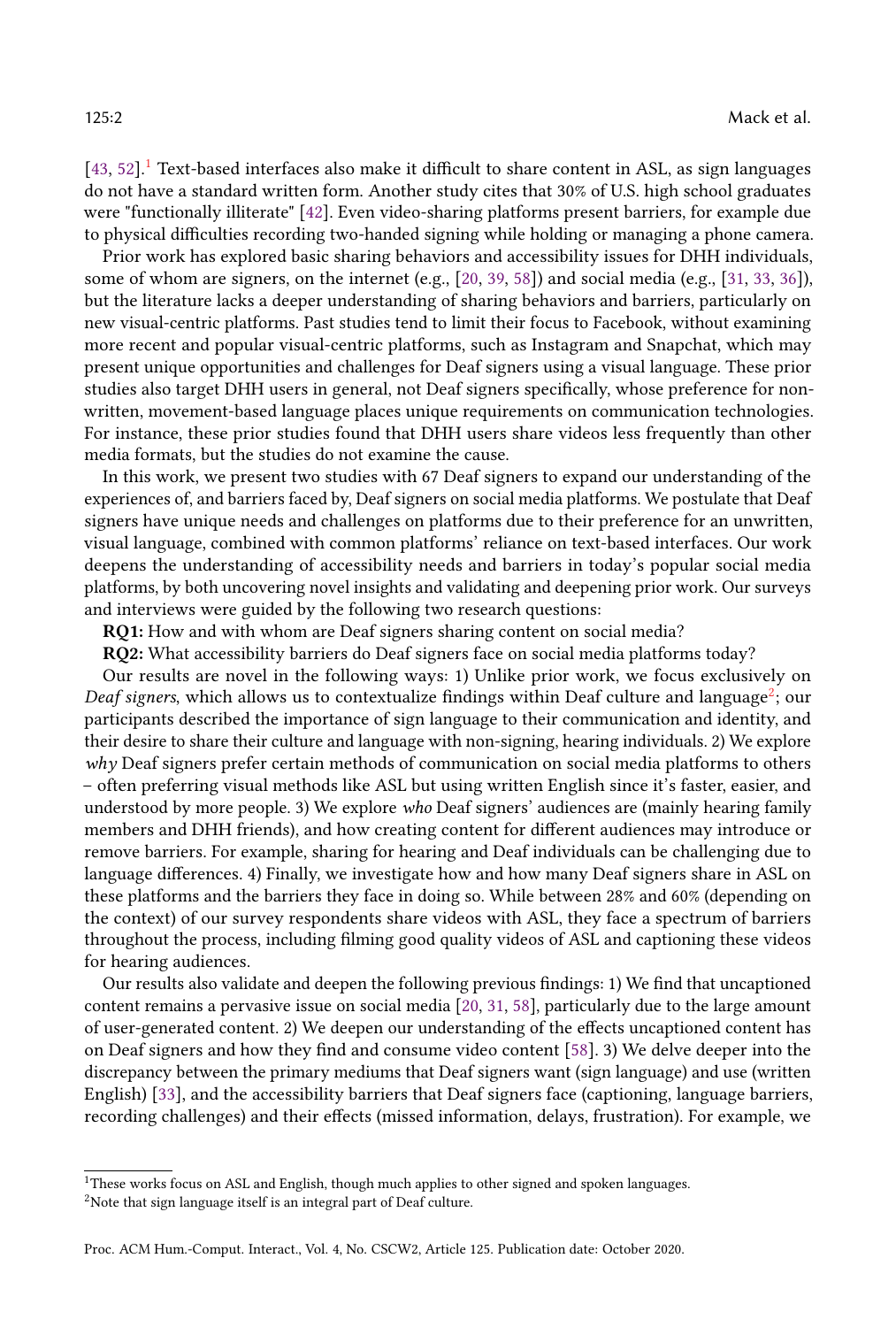provide the first detailed account of the challenges of filming oneself signing, which may discourage sharing signed content.

#### 2 BACKGROUND AND RELATED WORK

We now discuss prior studies of  $DHH<sup>3</sup>$  $DHH<sup>3</sup>$  $DHH<sup>3</sup>$  users' experiences with social media platforms (mostly Facebook). Our work reassesses the social media usage patterns revealed in previous research on a wider range of platforms and provides more depth to understanding how users share (e.g., how, why, and with whom they share). A full review of studies of other disabled groups' social media use (e.g., visual [\[11,](#page-28-2) [23,](#page-28-3) [46\]](#page-29-7), cognitive [\[16,](#page-28-4) [53\]](#page-29-8), and motor [\[47\]](#page-29-9) disabilities) is beyond our scope. Additionally, we provide background information about sign language in general to provide a better understanding of Deaf signers.

#### 2.1 Sign Language Background

Like other sign languages, American Sign Language (ASL) relays information through hand shapes and motions, posture, and facial expressions  $[14, 49]$  $[14, 49]$  $[14, 49]$ . ASL is the primary language of the Deaf<sup>[4](#page-2-1)</sup> community in the U.S. and much of Canada. Moreover, ASL is a source of pride for many Deaf people, and it is an important part of their identity. As one of our interviewees put it: "Signing is my native language... it's part of my Deaf Identity... I tend to feel [offended] if some of my hearing family won't use signing to talk with me or won't learn ASL." ASL is a completely separate language from English, having a distinct grammar and vocabulary [\[63\]](#page-30-2). Consequently, English literacy of Deaf signers is typically lower than that of their hearing peers [\[52\]](#page-29-2). Signed Exact English (SEE) is another method some DHH individuals use, which uses signs (usually from ASL) with English grammar, and therefore is useful to those who learned English before sign language. Sign languages do not have standard written forms, which can create barriers to using text-based platforms.

### 2.2 Platform-Centered DHH Social Media Usage Studies

Past studies of DHH people's social media preferences focus on platforms that are primarily text-based. Such studies found Facebook to be one of the most popular platforms in the U.S. for DHH users [\[33,](#page-29-5) [55\]](#page-29-11). However, they do not examine the newer, increasingly popular visual-centric platforms, such as Snapchat and Instagram [\[59\]](#page-30-3), which may provide a natural avenue for sharing content in sign language. Because social media platforms offer such a diverse set of features, our study focuses on the features Deaf signers frequently use, rather than on their overall platform use. A previous study that similarly focused on features [\[33\]](#page-29-5) found that, while a majority of DHH participants (60%) preferred communicating in sign language [\[33\]](#page-29-5), sharing videos is the least common behavior [\[33,](#page-29-5) [35\]](#page-29-12), indicating a disconnect between wants and behavior, which we examine further.

Two studies analyzed the contents of DHH Facebook pages/groups and revealed insight into sharing behaviors on these forums (though not all members had to be DHH) [\[32,](#page-29-13) [36\]](#page-29-6). In one study, most communities (91.7%) shared videos, links, and photos, often with accompanying text. In most of these forums (75%), written text combined with sign language was the most prevalent form of communication, though the study did not provide details on how writing and signing were combined or the percentage of posts that comprised this "most prevalent" class [\[36\]](#page-29-6). In the second study, a smaller percent of examined posts contained sign language (19.8% sign language, 95.5% written language, with overlapping sets). From most to least popular, non-textual forms of

<span id="page-2-0"></span><sup>&</sup>lt;sup>3</sup>We use "DHH" (vs. "Deaf signer") when describing prior work concerning deaf individuals that does not focus on people who sign.

<span id="page-2-1"></span><sup>&</sup>lt;sup>4</sup>"deaf" signifies hearing status and "Deaf" signifies cultural identity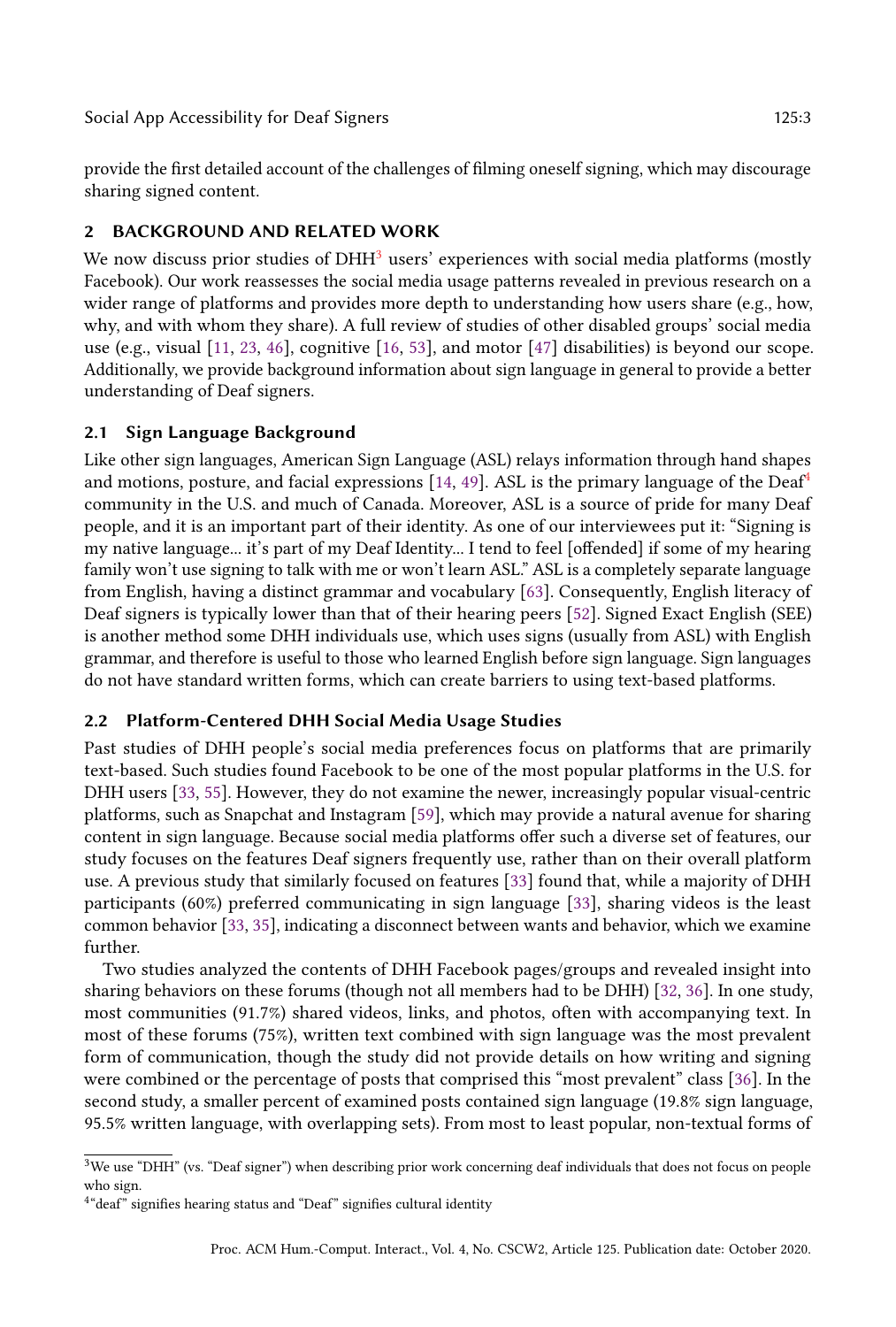interaction were: the like button, other react buttons, emojis, stickers, "text delight animations $5^\circ$  $5^\circ$ , and GIFs [\[32\]](#page-29-13). Our work extends these results by investigating sharing behaviors on a broader set of platforms with Deaf signers specifically and is not limited to DHH/sign language related groups and pages. It also adds depth to the findings of these studies by offering insights into who Deaf signers share content with via each sharing method and why they choose to share with a particular method.

2.2.1 Text Messaging by DHH Users. Text messaging is supported by many popular social media platforms (e.g., Facebook, Instagram, Snapchat, and Twitter), and has been found to be highly useful for DHH users [\[7,](#page-27-0) [48,](#page-29-14) [51\]](#page-29-15). DHH high school students text to make plans or just to chat [\[48\]](#page-29-14), and its informal grammar contributes to people favoring text messaging over email [\[51\]](#page-29-15). Having messaging devices (this paper predated smartphones) allows students to have more freedom, as their parents can reach them at any time [\[7\]](#page-27-0). Students also practiced English more by texting with hearing peers, though this use of the texting device as an assistive technology of sorts for communication perpetuates existing biases in many assistive technologies for DHH people that they should conform to the dominant hearing society and speak/write English, rather than accommodating their preference for sign [\[24\]](#page-28-6). Our work reinforces the utility of text messaging for DHH users on social media and investigates the potential language barriers between Deaf signers and users who do not sign.

2.2.2 Sign Language Video. Video calls and mobile phones are not fully satisfactory to signers because they typically only show a portion of a user's body and limit the conversation to a 2D space [\[29\]](#page-28-7). To compensate, signers often move or stand up to fit in the camera frame, turning the body so signs can be understood in 2D space, moving closer to the camera for emphasis, and signing slower and with fewer abbreviations [\[29\]](#page-28-7). Additional concerns arise regarding the strain on mobile phone battery and data usage when sharing signing videos on the go [\[17\]](#page-28-8). Video platforms can provide support for filming and sharing signed videos [\[17,](#page-28-8) [26,](#page-28-9) [62\]](#page-30-4). For example, one study adjusted variables that can ease sending a video over a cellular network like video size, frame rate, and compression of non-essential video areas, and measured the effect on viewer comprehension [\[17\]](#page-28-8). They found that decreasing frame rate and regionally compressing unimportant areas of the videos provided a better uploading experience while maintaining comprehension. We investigate how easily Deaf signers can create signed content, and how signing is captured with mobile phones. We also investigate whether signers need or desire a digital form of ASL or for video compression techniques to be integrated into social media platforms.

### 2.3 Social & Communication App Accessibility for DHH users

Platform accessibility is critical. A 2018 study found a positive correlation between the perceived accessibility of a platform and its use by DHH people [\[31\]](#page-28-1). Still, many communication apps lack features that DHH users value. A 2010 study identified that the most requested app features by DHH mobile phone users included: sound and video streaming, speech-to-text, and text-to-speech [\[19\]](#page-28-10). While many of today's apps or phones natively support video streaming and speech-to-text, a follow-up study [\[9\]](#page-28-11) found that commonly used apps were missing several of the key features desired by DHH users, such as supporting the use of sign language, having an image library, and large buttons and fonts, and text-to-speech, but apps "designed for deaf people" (Say it with Sign, Skype, Facetime, Glide, Visual Hear, and Let Me Hear) included those features more frequently. Providing these features could make social apps more accessible to DHH users.

<span id="page-3-0"></span><sup>&</sup>lt;sup>5</sup>E.g., the confetti that pops up when typing "congratulations on Facebook"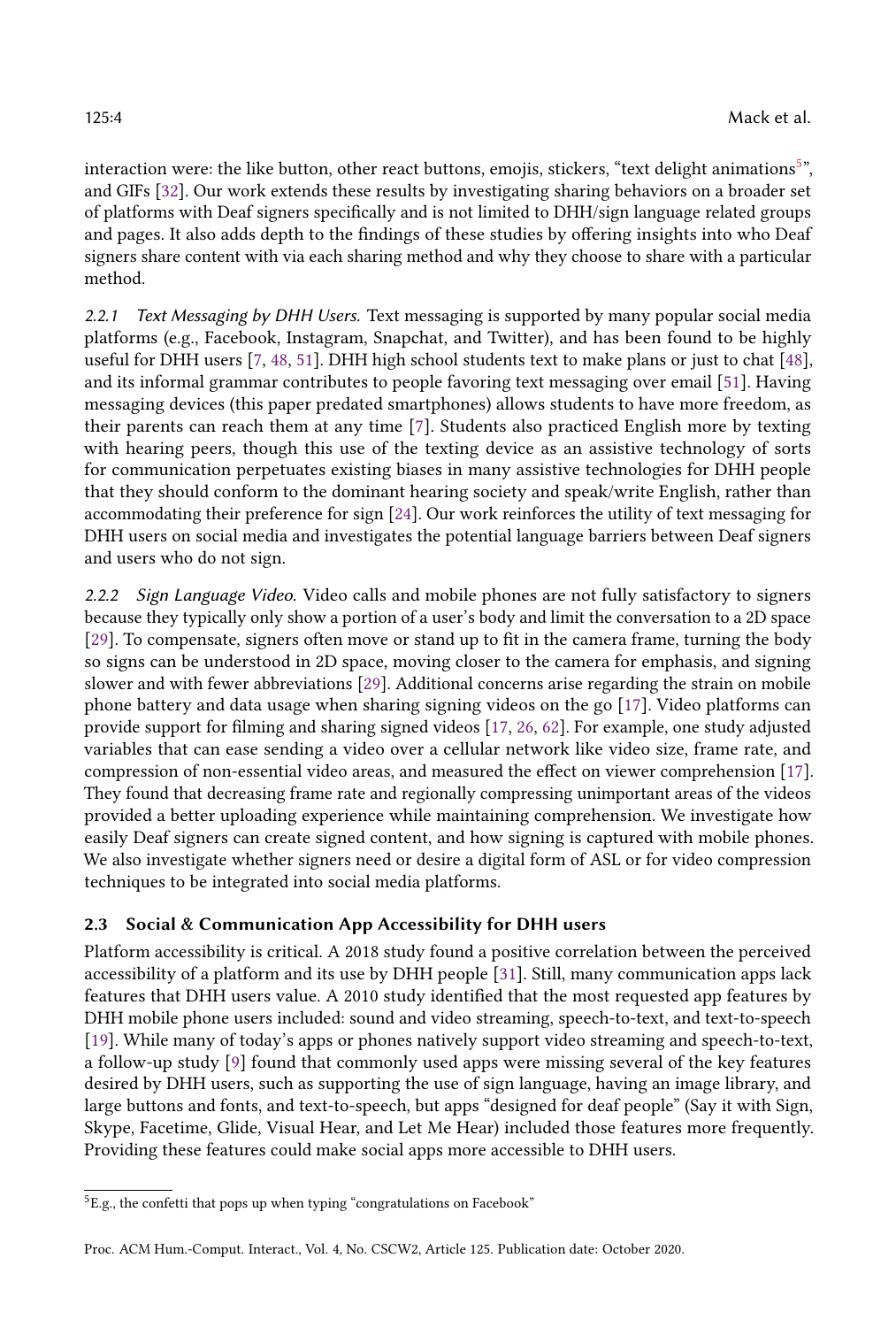#### Social App Accessibility for Deaf Signers 125:5

To help combat accessibility issues, one study compiled a list of guidelines for developers [\[56\]](#page-29-16), based on two prior case studies with deaf users. These guidelines state how to make mobile social networking apps more accessible for deaf users, including making buttons highly readable, prioritizing what a user needs to do next, and providing non-auditory feedback. We provide guidelines for social media platform developers based on a larger survey of users, to help enhance platform accessibility for Deaf signers by specifically supporting the sharing of sign language related content.

Besides app features, social media platforms have a high volume of user-generated content which provides further accessibility issues for DHH users. Lack of high-quality captions and poor audio quality (which is particularly important to hard of hearing users) are common barriers experienced by DHH people in videos both on social media and online in general [\[20,](#page-28-0) [31,](#page-28-1) [39\]](#page-29-4). A study examining captioning of content on DHH-related Facebook groups/pages found that a total of 11 out of 59 videos had captions, and none of the user-generated videos on the forums had captions [\[36\]](#page-29-6). Another looked at captions on Deaf-focused Facebook groups, which would likely have a higher occurrence of captioned content, and found that only 18.6% of videos were captioned [\[32\]](#page-29-13). The effects of uncaptioned content led to frustration and workarounds like searching for text equivalents of videos or even reaching out to the creators of the video to ask for captions [\[20,](#page-28-0) [58\]](#page-30-1). Interviews from one study revealed participants thought automatic captions were not of high enough quality, though some believed they were a promising start.

Our study investigates these known accessibility barriers on today's social media platforms to assess progress made towards addressing them. At the same time, our work answers novel questions related to accessibility to deepen existing findings. For instance, uncaptioned content exists, but how does that affect users outside of frustration, and how do they find video content today? If they want to search for signed content, how do they do so, since platforms likely do not incorporate sign language detection algorithms [\[57\]](#page-30-5). Prior work showed that users want apps that support sign language [\[9\]](#page-28-11); what specific accessibility barriers exist to sharing sign language on social apps today, particularly in mobile contexts? Our work attempts to answer such questions.

#### 3 METHODS

Our study employed a mixed-methods approach with formative interviews that informed the design of a survey.

#### 3.1 Formative Interviews

We performed semi-structured interviews guided by a script (included in the Supplementary Materials), but allowing for unscripted questions about details raised by participants. The interviews focused on five main areas: background/demographics, communication preferences (signing, written English, photos), platform preferences (photo/video sharing platforms, text sharing platforms), accessibility issues faced while using technology in general, and Deaf culture. We developed the interview questions based on our research goals, prior work in the space, and our own experiences with Deaf signers.

We recruited seven participants from a list of DHH individuals who had signed up to participate in DHH-related research at a U.S. university. Participants were required to be at least eighteen years old, U.S.-based, use ASL or Signed Exact English (SEE), and identify as DHH. Six of our interviewees identified their hearing level as deaf or profoundly deaf, and one stated they were "deaf and hard of hearing" (I2). Table [1](#page-6-0) shows the demographic information of these participants and Figure [1](#page-5-0) shows the communication platforms they use.

Interviews lasted about forty-five minutes and were conducted via Google Hangouts videochat. Although the interviewer, who knew basic ASL, and the participant could see each other, their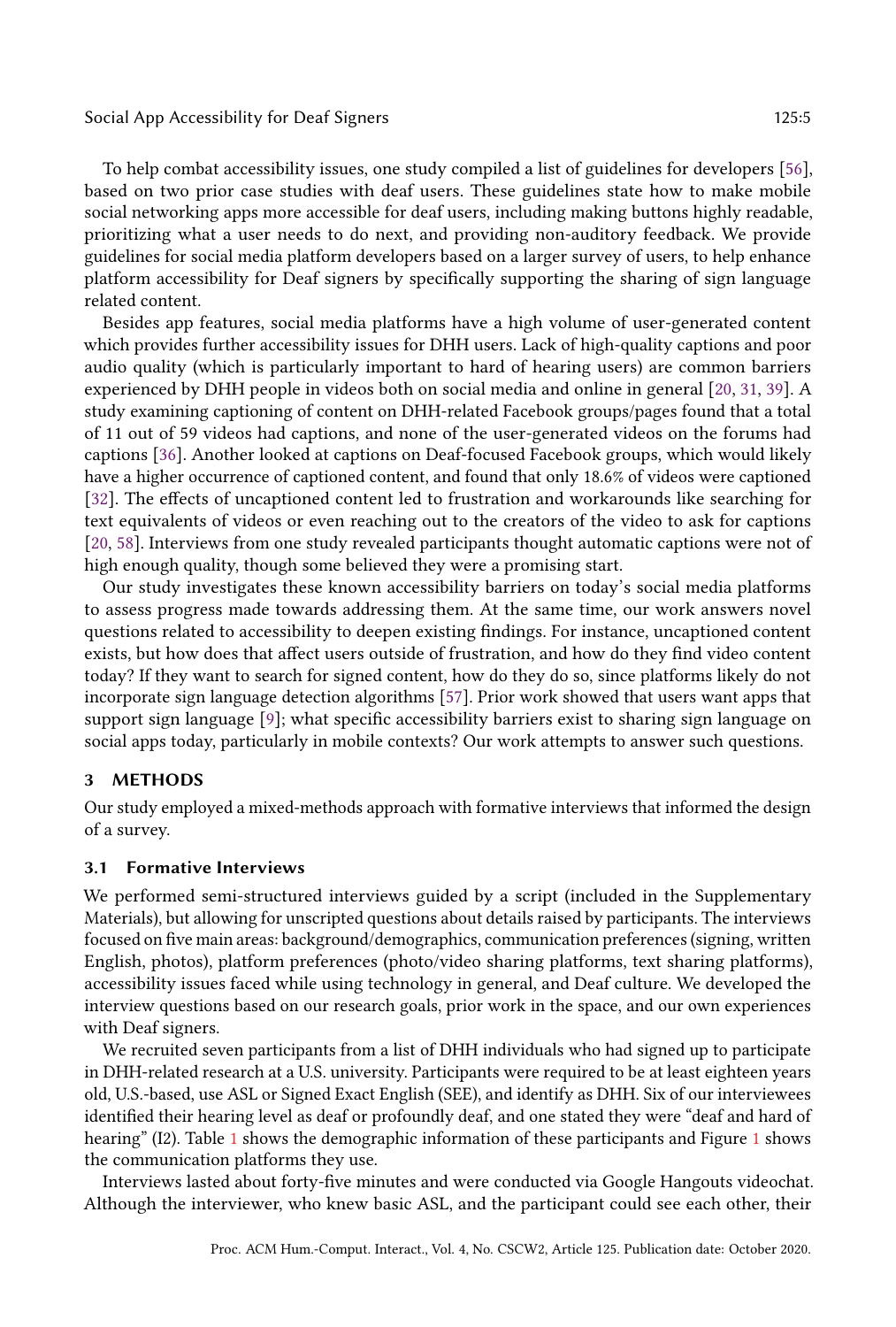<span id="page-5-0"></span>

Fig. 1. Interviewees' reported usage of media types/platforms.

conversation occurred via typed messages and did not rely on the video. Looking back, we realize we should have offered ASL interpretation as an option for participants. This is a limitation of our study. However, as a result, our procedure was more inclusive to users without access to reliable, high speed internet connections, as conducting interviews in ASL requires such a connection. Additionally, we expect our participants to have basic English fluency, as the average reading level of Deaf signers is about a sixth grade level [\[43\]](#page-29-1) and the majority of high school graduates are functionally literate [\[42\]](#page-29-3), and social media usage requires basic comfort with English (e.g., actualize a profile, navigate menus). Participants were encouraged to ask questions if anything was unclear. Participants received a \$50 gift card at the end of the interview.

We analyzed the interview transcripts using open coding to identify the main themes in the responses [\[21,](#page-28-12) [22\]](#page-28-13). Two researchers read the responses and developed themes and a code book. One of these researchers and a third researcher, who had never seen the data before, then iteratively coded all of the responses according to the code book until they reached agreement (Cohen's Kappa  $\geq$  .6 for each theme), discussing all disagreements.

#### 3.2 Themes from Formative Interviews

After applying the open-coding methods described above, four themes emerged from the interview responses that formed the basis of the subsequent survey instrument.

3.2.1 Theme 1: Missing Captions. Unprompted, most participants described how frequently they encountered uncaptioned content, one specific, novel scenario being live-streamed videos. Participants stated they felt frustrated by uncaptioned content, which is in line with prior work (e.g., [\[20,](#page-28-0) [31,](#page-28-1) [39\]](#page-29-4)). However, expanding on prior work, our participants' described novel effects of uncaptioned content, like being late to learn about news and pop culture and feeling left out; they also described a variety of novel ways to consume uncaptioned content, like asking other platform users for clarifications. When content did have captions, participants discussed issues with caption accuracy (correct words) and caption timing (properly synced video and captions), which supports findings by Conti et al. [\[20\]](#page-28-0).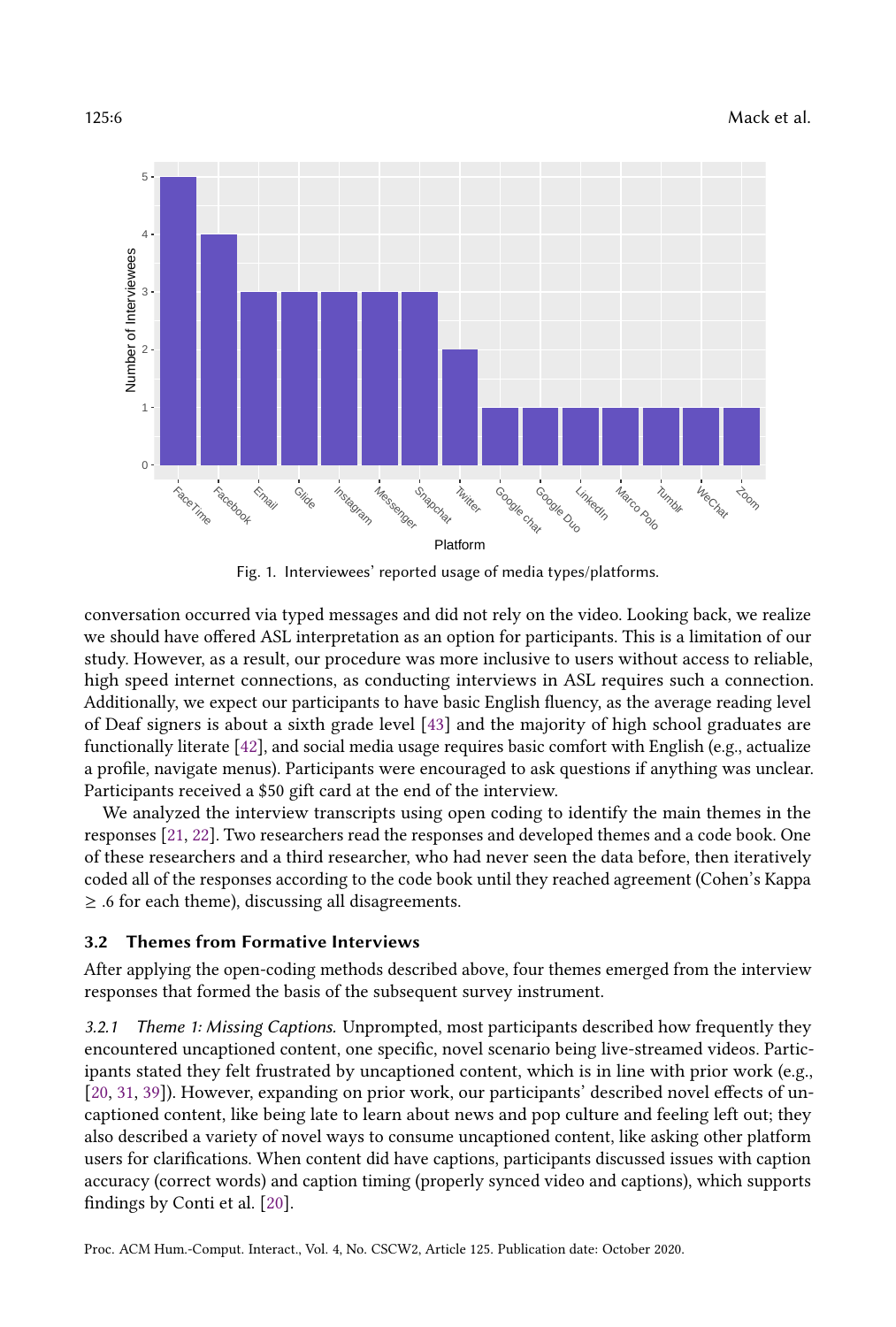<span id="page-6-0"></span>

|                |   |    | Interviewee Gender Age Preferred Language |
|----------------|---|----|-------------------------------------------|
| I <sub>1</sub> | F | 25 | ASL                                       |
| I <sub>2</sub> | F | 25 | English                                   |
| I <sub>3</sub> | F | 33 | <b>ASL</b>                                |
| I <sub>4</sub> | F | 42 | <b>ASL/SEE</b>                            |
| I <sub>5</sub> | M | 54 | ASL                                       |
| I6             | M | 45 | <b>ASL</b>                                |
| T7             | М | 37 | ASL and English equally                   |

Table 1. Interviewee demographics. All participants knew ASL. Note that SEE is not considered a language. Still, one interviewee stated their preferred language was SEE and ASL equally.

3.2.2 Theme 2: Preference for Visual Communication. Participants expressed a strong preference for visual forms of communication. All mentioned using video calling platforms, with a preference for platforms with higher video quality. Six of the seven participants stated ASL as their preferred language. Sign language relies significantly on facial expressions and, relatedly, four participants enjoyed the ability to see or use facial expressions while communicating. Five participants said they like using emojis, GIFs, and memes to communicate. The fact that the majority of interviewees enjoyed these mediums seems to be in contrast to the findings of a 2019 study on European Facebook communities dedicated to hearing loss [\[32\]](#page-29-13). In that study, GIFs, stickers, and emojis were the least popular forms of non-textual sharing. It is unclear whether these different results are due to cultural differences between Europeans and Americans, differences in platform focus (Facebook vs. social platforms more generally), differences between people signers and non-signers, or our small sample size.

3.2.3 Theme 3: Sharing Sign Language is Difficult. Participants found recording understandable sign language challenging, and the need for good lighting and full body views difficult to meet on-the-go. Some of these recording barriers mimicked those found in video calling on a computer with a webcam [\[29\]](#page-28-7) (full body view), while others were novel due to the mobile phone form factor (filming with two hands while on-the-go). Other challenges included video upload and download. One participant mentioned avoiding using video calling platforms or cameras on social media platforms since they drain her battery and use too much data, which is supported by a body of work looking at ASL video compression [\[17,](#page-28-8) [62\]](#page-30-4). Two participants discussed difficulties sharing accessible content with both signers and non-signers, a novel theme, as sign language can exclude people who do not sign, while spoken/written English can alienate signers who are uncomfortable with English.

3.2.4 Theme 4: Sharing with Hearing Individuals can be Difficult. The final, novel theme regarded issues faced when video calling with hearing individuals. Many video calling platforms do not have live captioning although some, like Skype and Google Hangouts, are starting to integrate this feature [\[4\]](#page-27-1)). Users often have to lipread or use the chat feature while calling hearing individuals, which do not always work well. They discussed how difficult lipreading is in person, but it can be made even more challenging when hearing users don't understand the norms of conversation with DHH individuals, such as being well lit and facing the camera.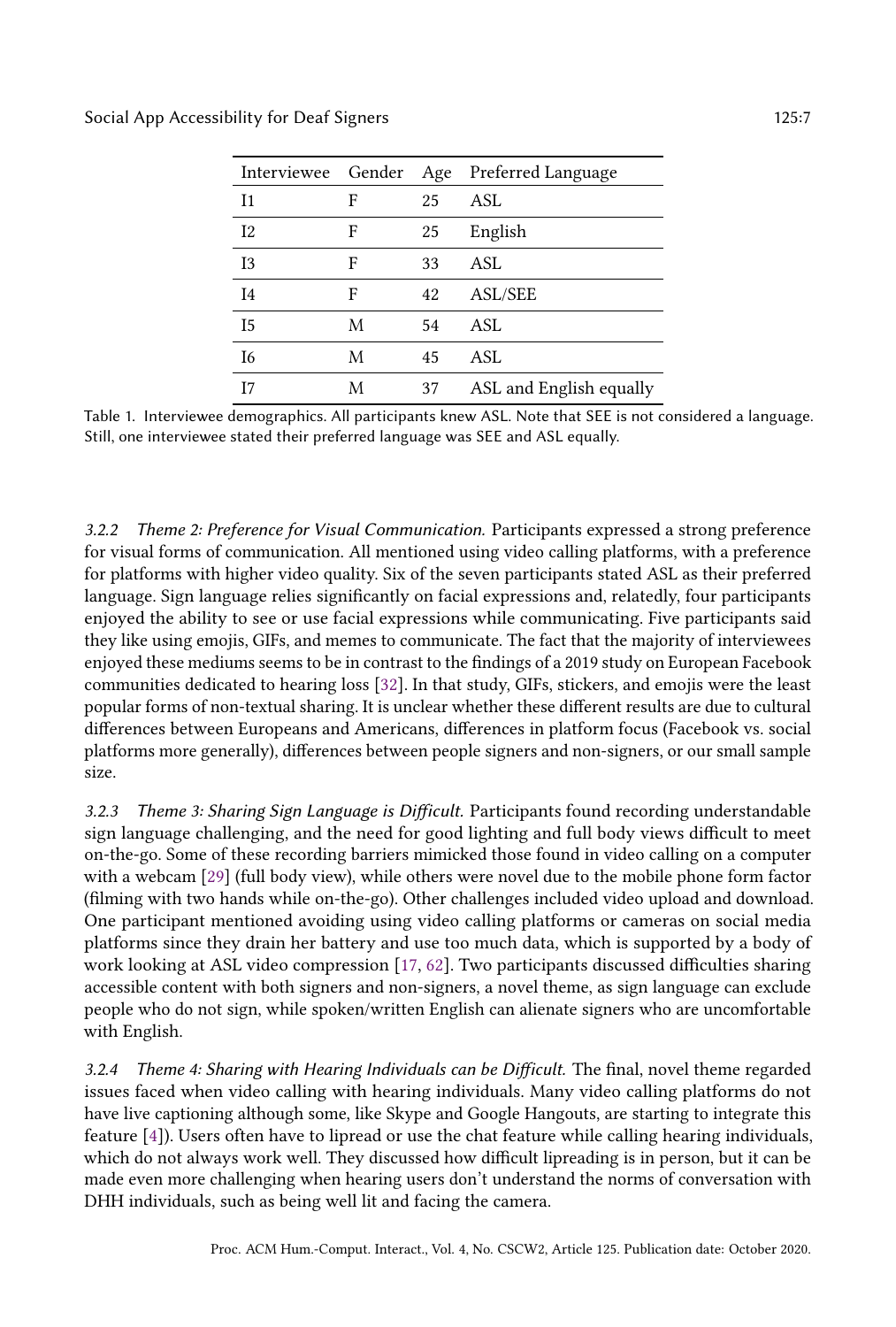#### 3.3 Survey

We conducted an online survey to explore the themes from our formative interviews with a larger set of participants. Participation criteria were the same as for the interviews (age 18+, U.S.-based, identifies as DHH, uses sign language). We recruited through relevant email lists, social media pages, and a DHH non-profit. The majority of respondents (50) came from this non-profit. We donated \$5 to the non-profit for every participant they referred to us and \$5 to the National Association of the Deaf for all other participants. We used snowball recruiting [\[54\]](#page-29-17), encouraging people to share the survey. The survey was offered in English only, a limitation that is discussed in section [5.3](#page-20-0)

We received 78 responses (completion rate 78%). We discarded 17 partial responses and one response by a hearing participant, leaving 60 responses for our analyses. We include two who completed everything but the demographics. Average age was 35.7 (SD=12.4). Genders were: male (19, 32%), female (38 63%), and other (1, 2%). Preferred languages were: some form of sign language (44, 76%), English (10, 17%), both English and sign language equally (3, 5%), and "it depends" (1, 2%). The average strength of identifying as culturally Deaf on a scale from 1 (not at all) to 7 (very much so) was 6.0 (SD=1.5). Table [2](#page-7-0) summarizes their hearing status.

<span id="page-7-0"></span>

| <b>Hearing Status</b> |     | % Respondents Cannot hear below |
|-----------------------|-----|---------------------------------|
| Profound              | 55% | 95 dB                           |
| Severe                | 19% | $80 \text{ dB}$                 |
| Moderate              | 10% | 50 dB                           |
| Mild                  | 9%  | $30 \text{ dB}$                 |
| 0ther                 | 7%  | in-between options              |

Table 2. Hearing status of survey respondents ( $n = 60$ ).

3.3.1 Survey questions. The survey questions (provided in Supplementary Materials) were inspired by our interview themes and by prior literature. The questions comprised three main categories:

- (1) Demographics: age, gender, hearing status, and comfort with sign language and written English
- (2) Communication on Social Media: how, with whom, and what respondents share

Features: Our interviews revealed that people use the same platforms in very different ways (e.g., communicate with a friend, post to a feed, etc.). Hence, we asked which cross-platform features they use: sharing text, sharing pictures, and sharing videos. We specifically probed why they chose their primary method of sharing, a novel contribution that goes beyond prior literature on this topic. Additionally, while a few other studies have looked at feature use [\[32,](#page-29-13) [33,](#page-29-5) [36\]](#page-29-6), we differentiate those sharing methods that involve sign from those that don't (e.g., sharing videos with sign vs. those without, written English versus ASL gloss), which other studies do not.

Audience: Interviewees used different communication methods depending on the setting and audience. For example, one interviewee used GIFs with a small group of friends and family members, but preferred video calling with family. Our survey dove deeper into these differences than prior studies by asking about communication with different audiences in terms of size, hearing status, and social relationship. While other studies have investigated differences based on hearing status [\[33\]](#page-29-5), to our knowledge, none have added the dimensions of audience size and relationship.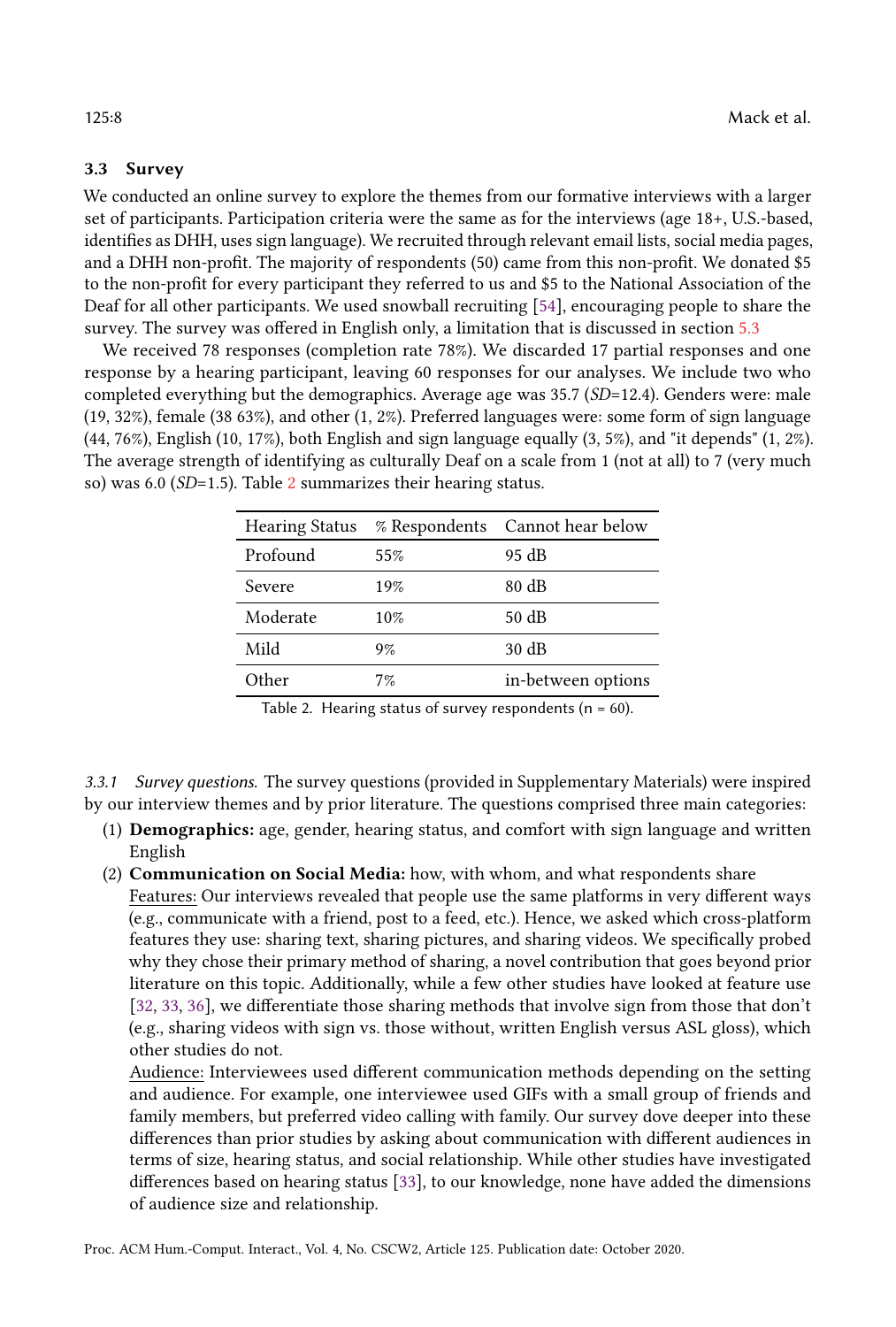Deaf culture: Interviewees consistently talked about different ways they shared their connection with Deaf culture on social media. We compiled a list of these methods and asked our survey respondents which they took part in (see Table [4\)](#page-11-0). This question helps us understand in what ways people express Deaf culture and how platforms can better accommodate this expression, which has not been explored by prior studies. An additional, open-ended question asked if there were any other parts of Deaf culture respondents wished they could share more easily.

(3) Accessibility of Social Media: captions, filming sign language, and sharing videos containing sign language

General accessibility barriers: We compiled a list of accessibility barriers, some novel and discussed by our interviewees and others supported by past literature, and asked our survey respondents to rank how severely each issue impacted them (see Table [5\)](#page-12-0).

Video-specific barriers: Because our interviewees focused on issues creating and sharing sign language videos, we included a question gauging these barriers (see Table [8\)](#page-15-0), which is a novel addition to the deaf social media literature. We also asked users to select how they sign to their phone, including options like "signing with one hand" and "propping the phone up to sign with two hands," as this could influence the barriers to creating sign language videos. While barriers to video calling and signing with someone on the computer are somewhat explored [\[29\]](#page-28-7), signing on mobile phones is less so.

Captions: Our interviewees highlighted that poor quality and missing captions are a problem, which has not previously been confirmed on social media in the U.S. Prior work on poor captioning has been done either with other languages (German Sign Language) [\[31\]](#page-28-1) or platforms (the internet generally as opposed to social media) (e.g., [\[20,](#page-28-0) [39\]](#page-29-4)). We verify that these trends hold for our users on social media in the U.S. Additionally, past work has uncovered the effect of frustration that uncaptioned content has on individuals [\[20,](#page-28-0) [58\]](#page-30-1); we attempt to reproduce these findings and also investigate a larger array of effects inspired by our interviewees (see Table [7\)](#page-13-0). Finally, we probe their opinions of caption quality when present, as current caption quality results are from a 2017 study of only news sites [\[20\]](#page-28-0). Given recent advances in Machine Learning, in this work, we investigate the state of captions today [\[18\]](#page-28-14). Furthermore, we look beyond news platforms and to social media platforms.

Desired improvements: We compiled a list of potential features to improve accessibility barriers on social media, some inferred from interviewee experiences (e.g., automatic captioning), and others suggested by interviewees (e.g., creating more ASL-related graphics), several of which have not been investigated by prior research (e.g., ASL-related graphics, unlimited recording time for videos, and the ability to record hands-free). We asked participants to rank this list by importance (see Table [9\)](#page-16-0).

#### 4 FINDINGS

Our results show a conflict between desires and behaviors of Deaf signers. While these individuals enjoy communicating visually, barriers on social platforms prevent them from doing so in a timely manner. These barriers include physical ones like recording sign language with a phone and also cultural ones, such as the language barrier between signers and non-signers. Our participants spoke of desires to educate the hearing community and share their culture, though accessibility barriers on social media make that challenging at this time.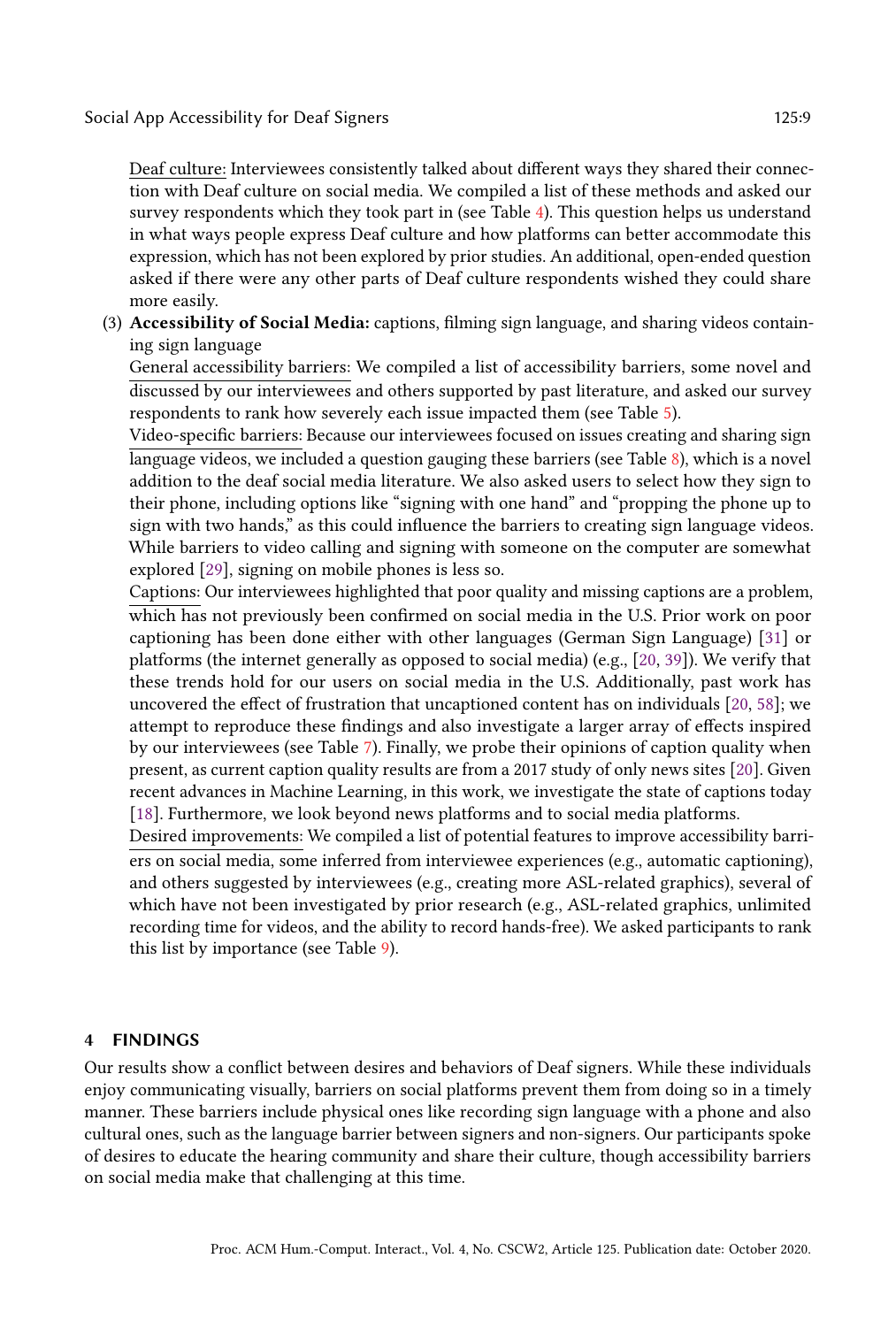<span id="page-9-0"></span>

Fig. 2. The percentage of respondents who reported sharing with different types of media formats in three settings: 1) a public feed meant for sharing broadly (e.g., a Facebook feed) in dark purple, 2) a small group of DHH individuals (light purple), and 3) a small group of hearing individuals (white). Respondents selected from a list.

#### 4.1 Communication on Social Media

While the majority of our respondents preferred sign language, written English was the most common method of sharing due to speed, convenience, and inclusivity to non-signers. All respondents participated in at least one method of engaging with Deaf culture, but also spoke of wanting to share this culture and community with non-signers and hearing individuals.

4.1.1 Reliance on Written English; Preference of Visual Media. Figure [2](#page-9-0) shows what format respondents use when interacting with three types of audiences: public feeds, small DHH groups, and small hearing groups.

Across all audiences, English text was the most popular format for sharing on social media, as has been shown for DHH individuals in prior studies of Deaf-related Facebook pages and groups in Europe with German Sign Language, but not as a whole on social media or with ASL [\[32,](#page-29-13) [36\]](#page-29-6). Our survey adds further, novel depth to these observations by exploring why written methods are used the most, finding that written English is used mainly because of its speed, ease of use, and ability to share with all individuals regardless of hearing status.

Even when Deaf signers communicate with groups of DHH individuals, where language barriers would be less likely be an issue, more Deaf signers (almost 20% more) shared with English than they did with sign language<sup>[6](#page-9-1)</sup>. This preference mimics the patterns shown with how DHH individuals share with DHH audiences on Deaf-related Facebook forums in Europe [\[33\]](#page-29-5).

Among those who selected written English as the format they use the most with public feeds, 80% stated they do so for speed and convenience and because it allowed them to communicate with both signing and non-signing individuals. One respondent noted another added benefit of written English: it is more accessible to blind users (because it can be read aloud by screen readers). Speed

<span id="page-9-1"></span><sup>6</sup>Note that many social media platforms share content asynchronously. Non-static ASL could also be shared asynchronously via video clips, GIFs, or animojis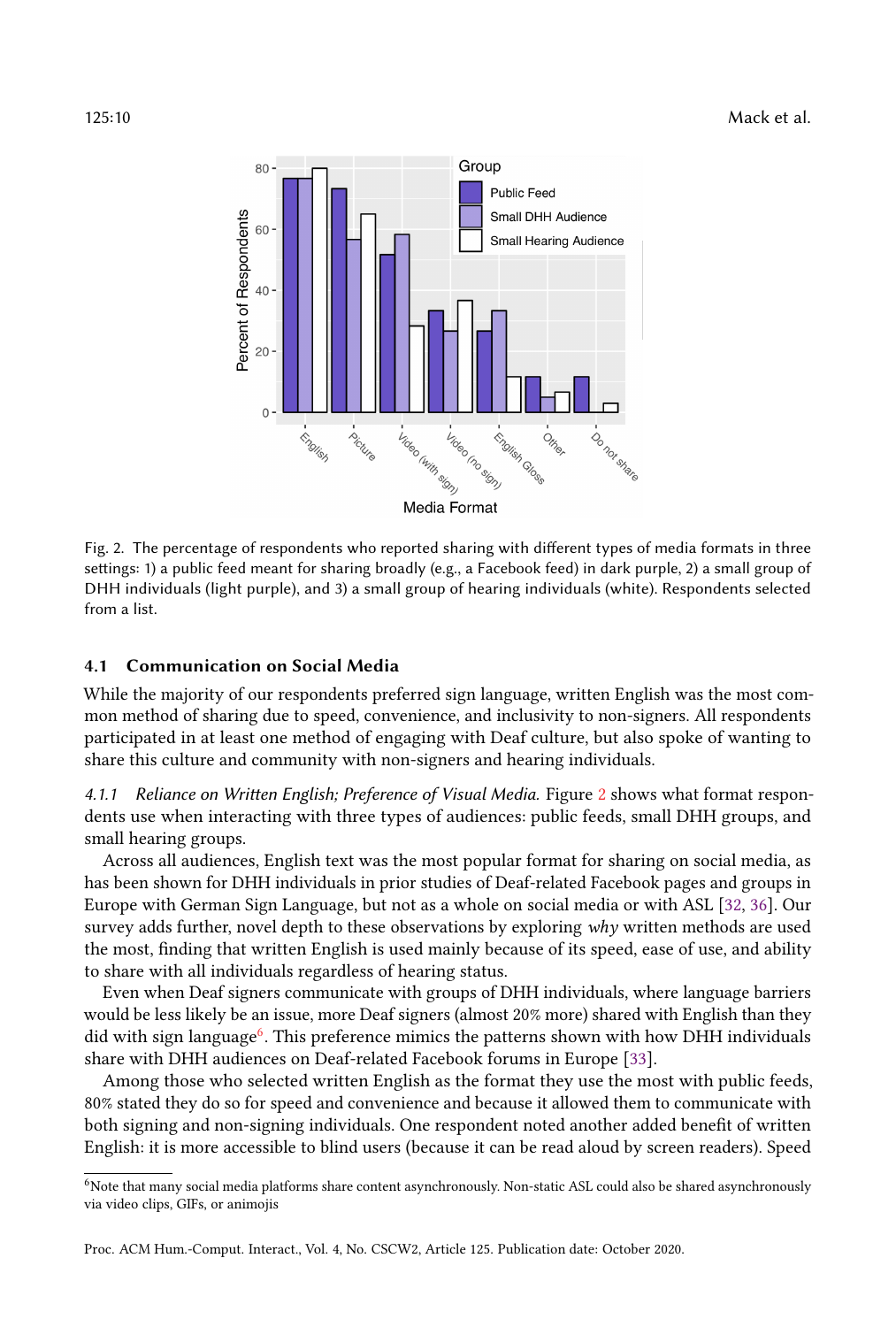|                     |  |                       | Group   Friends   Family   Coworker   Acquaintance   Other |             |
|---------------------|--|-----------------------|------------------------------------------------------------|-------------|
|                     |  | DHH   90%   30%   23% | $10\%$ 5%                                                  |             |
| Hearing 72% 75% 40% |  |                       | $48\%$                                                     | $\vert$ 10% |

<span id="page-10-2"></span>Table 3. Survey respondents indicated who they share with when communicating on social media in small groups (DHH and hearing).

and convenience were also the most common reason for using written English in small groups of DHH and hearing individuals.

The popularity of English on social media among our participants conflicts with their language preference outside social media: 69% of respondents preferred some form of signing vs. 18% who preferred English and 5% who preferred both English and ASL equally. Interviewees mirrored these preferences: five of seven preferred ASL or  $\mathrm{SEE}^{7}$  $\mathrm{SEE}^{7}$  $\mathrm{SEE}^{7}$  and one preferred English and ASL equally. One interviewee explained:

"Signing is my native language... it's part of my Deaf Identity... I tend to feel [offended] if some of my hearing family won't use signing to talk with me or won't learn ASL"  $-I4.$ 

Respondents share sign language (glossed $8$  or signed) most frequently when communicating with a mainly DHH audience. English gloss and videos containing sign language were most frequently used when sharing with small DHH groups, next-most frequently with public feeds, and least frequently with small hearing groups. Regardless of audience, videos capturing sign language were more popular than English gloss.

Twelve survey respondents stated they shared in "other" media formats with at least one of the three audiences. Interviewees gave us insight into these other forms of communication. For instance, interviewees explained loving using graphics like GIFs and emojis due to their (facial) expressiveness:

"OH yes [I like sharing GIFs and emojis]... Because we use our facial expressions all the time for ASL" –I7.

"I love using GIFs!!! GIFs are [a] way to express my wacky sense of humor to communicate with both D/HH and hearing community"  $-I4$ .

Participants' value of integrating facial expressions in communication somewhat contradicts prior research which found GIFs were the least popular method of sharing non-textual data closely followed by stickers and emojis [\[32\]](#page-29-13). This difference could be due to regional, cultural, platform, or signer versus non-signer differences, and should be investigated by further research.

4.1.2 Deaf signers share primarily with DHH Friends. While several studies look at strength of Deaf communities on Facebook [\[34,](#page-29-18) [36\]](#page-29-6), previous studies have not investigated the relationships Deaf signers engage with most on social media. Our participants used different sharing behaviors with DHH and hearing audiences; their relationships with these audiences also differed (shown in Table [3\)](#page-10-2). In particular, DHH correspondents were most often friends (reflecting the Deaf community's strength), while hearing correspondents were most often family (as >90% of DHH children are born to hearing parents [\[45\]](#page-29-19)). Coupled with our earlier results, this breakdown implies that among our

<span id="page-10-0"></span><sup>7</sup>Note that SEE is not considered a language, unlike ASL. One interviewee stated their preferred language was SEE and ASL equally.

<span id="page-10-1"></span><sup>8</sup>English gloss is written English words following ASL grammar.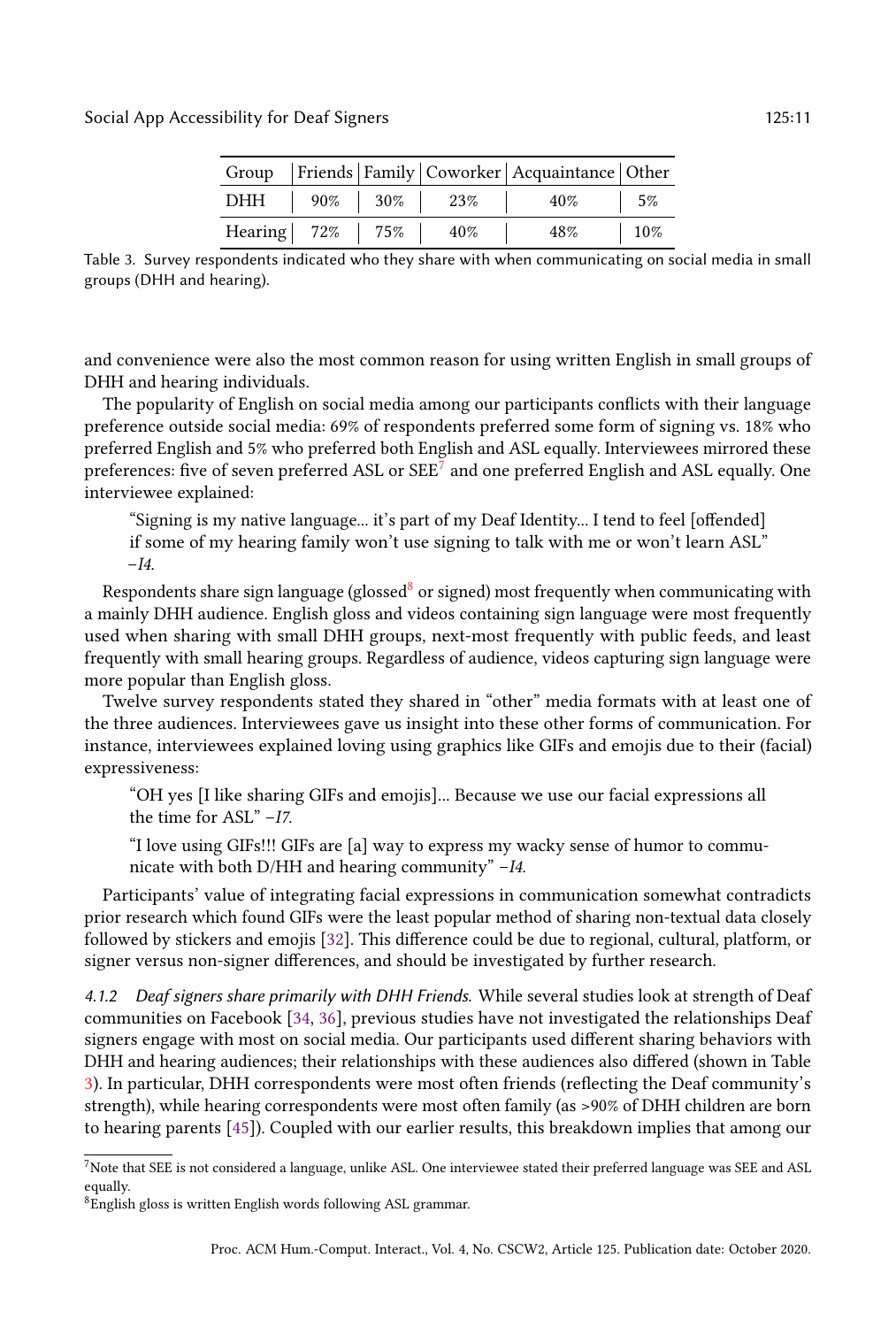<span id="page-11-0"></span>

| Media Format                                                           | Percent |
|------------------------------------------------------------------------|---------|
| I am a part of DHH related groups or pages                             | 68%     |
| I share/follow DHH news groups                                         | 58%     |
| I share/talk about news related to the DHH community                   | 55%     |
| I follow DHH celebrities and public figures                            | 48%     |
| I use ASL/DHH related GIF/meme/emoji/stickers                          | 42%     |
| I post content which includes English gloss or sign language           | 42%     |
| I use jokes, abbreviations, slang, or hashtags related to Deaf culture | 38%     |

Table 4. How survey respondents expressed their connection with the Deaf community online. The options came from the formative interviews and respondents were asked to select all that apply.

participants, most sign language content (e.g. video) is sent between friends, and most content sent within families is English.

4.1.3 People express their Deaf culture on social media. Unlike prior studies focused on Facebook [\[32,](#page-29-13) [36\]](#page-29-6), we focused on studying how people express their Deaf culture across platforms. All survey respondents reported at least one way of engaging with Deaf culture on social media, regardless of how strongly they identified as culturally Deaf (see Table [4\)](#page-11-0). The top methods of engaging included belonging to DHH related groups and following/sharing DHH news groups.

A free response question, where the participants were not given any specific prompt, revealed respondents wanting to educate hearing people about ASL and Deaf culture. 25% of respondents reported wanting to share their Deaf culture more easily on social media; five talked about wanting to see more use of and focus on ASL or Deaf events. One respondent asked for more resources for learning ASL, while another wanted to inform hearing individuals about norms for talking with DHH individuals: "[I wish people knew about the] importance of visual cues to note meaning. Watching people talk with a flat face but hearing their voice change indicates change in meaning but since it's so hard to see it's difficult to tell [if you are DHH]." Two people talked about raising awareness about the Deaf community, so that "hearing people [develop] a broader understanding that DHH are not disabled from head to toe!" Another respondent talked about the spectrum of hearing loss: "That the Deaf experience is more than just 'hearing' vs 'Deaf'! There is a gray area of deafness that should be more prominently focused on." These responses suggest that Deaf signers feel disconnected from (particularly hearing) non-signers. Though theses themes were mentioned by a small number of people, we suggest that future research investigates how to bridge signing and non-signing individuals, since multiple respondents brought up this topic organically.

#### 4.2 Accessibility Barriers

At a high level, the top three barriers faced indicated three major areas for concern: lack of captioning, difficulty recording sign language, and language barriers between signers and nonsigners. Additional survey questions dived deeper into the themes of lack of captioning and recording sign language. Uncaptioned content led to feelings of frustration and isolation, though caption quality was rated as acceptable on average when present. The strongest, most common video sharing barrier was difficulty in creating captions of signed content for non-signers, again highlighting the language barrier between these groups.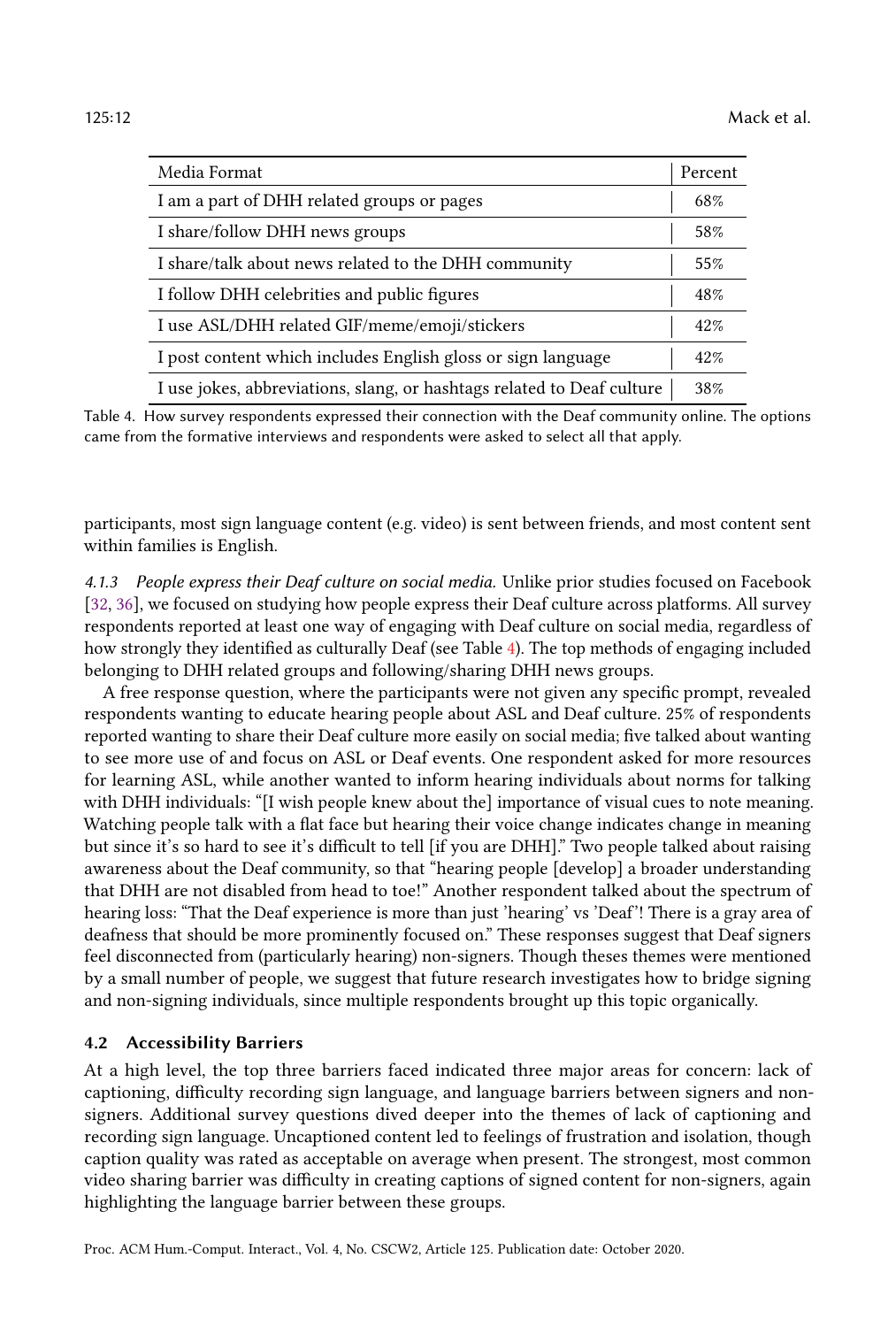Social App Accessibility for Deaf Signers 125:13

<span id="page-12-0"></span>

| <b>Accessibility Barrier</b>                                       | Percent | Mean      | <b>SD</b> |
|--------------------------------------------------------------------|---------|-----------|-----------|
| The content has no/poor quality captions                           | 77%     | 4.6       | 2.4       |
| It is hard to film good videos (lighting issues, etc.)             | 70%     | 3.2       | 2.0       |
| I have a hard time communicating with friends who don't know ASL   | 65%     | 3.5       | 2.4       |
| The apps that I want to use drain my battery                       | 58%     | 3.2       | 2.3       |
| I have a hard time recording myself signing with my phone          | 55%     | 3.2       | 2.3       |
| I can't record long enough videos                                  | 53%     | 2.8       | 2.1       |
| I can't create content that I can share with DHH & hearing friends | 53%     | 2.7       | 1.9       |
| I do not have enough data or signal to send/receive the content    | 45%     | 2.4       | 2.0       |
| Other                                                              | 17%     | <b>NA</b> | <b>NA</b> |

<span id="page-12-1"></span>Table 5. Surveyed ratings of accessibility barrier severity on a scale of 1 ("this is not an issue for me") to 7 ("this is a huge issue for me"), where a ranking of 4 indicates that an item was a moderate issue, but any value greater than 1 indicates some level of issue. This table shows the percent facing each (rated>1), mean rating, and standard deviation.

| The captions are:                                    | Agreement |
|------------------------------------------------------|-----------|
| Good quality overall                                 | 5.1       |
| Readable                                             | 5.1       |
| Well timed (speed and synced with video) $\vert$ 5.1 |           |
| Accurate/Error free                                  |           |

Table 6. Survey respondents ranked aspects of caption quality on a scale of 1 ("Strongly Disagree") to 7 ("Strongly Agree"); 4 indicates a neutral opinion.

Participants reported facing a wide range of accessibility barriers (see Table [5\)](#page-12-0). Respondents rated the impact of most barriers as moderately negative, except lack of captioning - the most-often faced barrier - which they rated as having a strong negative outcome. These issues may be more prominent with ASL signers of lower proficiency and older users, as ASL fluency and age were both negatively correlated with difficulty recording sign language with a phone ( $\rho = -293$ ,  $p < 03$  and  $\rho$ =-.372,  $p$ <.01, respectively).

#### <span id="page-12-2"></span>4.3 Captions

Our results confirm that uncaptioned content is prevalent on social media for our users, and uncover the resulting social impacts on signing Deaf users [\[20,](#page-28-0) [58\]](#page-30-1). Table [6](#page-12-1) presents respondents' rankings of different aspects of caption quality. Overall, respondents were neutral when rating these aspects, indicating that (when present) caption quality was acceptable; however, the lack of high scores for caption quality indicates that there is still room for improvement. Nonetheless, these results seem to show improvement over a 2017 study which found many problems with the quality of news site captions which affected experience [\[20\]](#page-28-0); an alternate interpretation is that the caption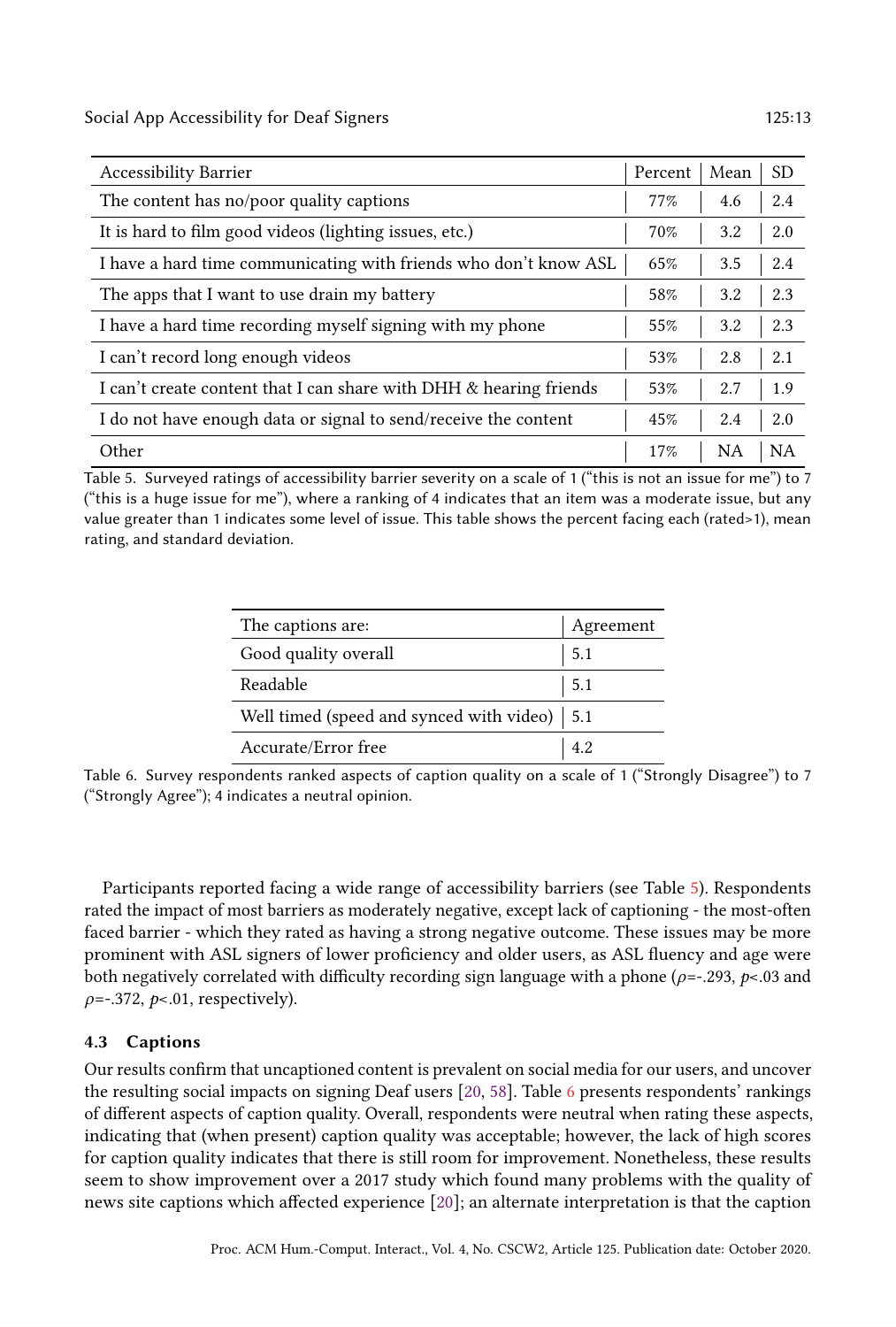<span id="page-13-0"></span>

| <b>Effects of Uncaptioned Content</b>                                             | Mean                    | SD   |
|-----------------------------------------------------------------------------------|-------------------------|------|
| I feel left out                                                                   | $6.1$   1.6             |      |
| I feel frustrated                                                                 | $6.1$   1.4             |      |
| I feel like I miss - or am late to learn about - current news/events              | $5.5$   1.9             |      |
| I often don't consume the content I like because it does not have captions        | $5.5 \quad   \quad 1.9$ |      |
| I often have to spend extra time searching for a version of a video with captions | $5.5 \quad 1.9$         |      |
| I feel like I cannot relate to pop culture                                        | 5.2                     | -2.1 |

Table 7. Survey respondents indicated how much they agreed with the following statements on a scale of 1 ("strongly disagree") to 7 ("strongly agree") about how lack of captioning affects their lives. A response of 4 indicates a neutral opinion

quality differs between social media and that of news sites or the rest of the web, perhaps due to the quality or content of the videos posted in these different outlets.

4.3.1 Uncaptioned content makes users feel lonely and frustrated. Feeling left out or frustrated were the two most common effects of uncaptioned content on our survey respondents (see Table [7](#page-13-0) for all effects); feelings of frustration were particularly strong for users with stronger Deaf identities (positive correlation of  $\rho = 267$ ,  $\rho < 0.05$ ). The feeling of frustration reproduces prior studies [\[20,](#page-28-0) [58\]](#page-30-1), while the feeling of being left out is a new finding. Similarly, six of our interviewees (86%) mentioned feeling left out or frustrated when it comes to uncaptioned content, as one interviewee described:

"It impacted on my experience to see what is missing [on social media platforms] and what is lacking [compared to the experience of a] hearing audience ... My pleasure of seeing more information through platforms [is] being violated and I want to have the same accessibility as [a] hearing user" – I1.

Related to feeling left out, the next-most impactful effect was feeling late to learn about news and current events. Lack of captioning or interpretation makes content difficult to consume, and many users must wait for an accessible version. For example, the growing popularity of live-streaming videos, which often lack captions, was a theme that emerged throughout the interviews. Several interviewees elaborated on how this issue affected their news consumption:

"[If] something [is] going on through local news at my hometown ... I had to find out through the share page on [Facebook]. I was too late to find out and very behind to catch up with all details" –I1.

4.3.2 Extra time spent working around uncaptioned content. Spending time to find accessible versions of uncaptioned content was rated as having a substantial negative impact (5.5 out of 7). Our interviewees elaborated on how to find accessible versions, for example conducting lengthy searches to find captioned versions or similar content, particularly for niche content. Another interviewee found that, in an emergency, she could get the information she needed by commenting on the content asking other users online to explain what was happening. While previous studies found users would ask content providers for captions or transcripts [\[58\]](#page-30-1), the ability to ask questions to hearing users may be a new affordance social media provides.

While some people found innovative ways to find consumable content, others did not, blocking them from desired content.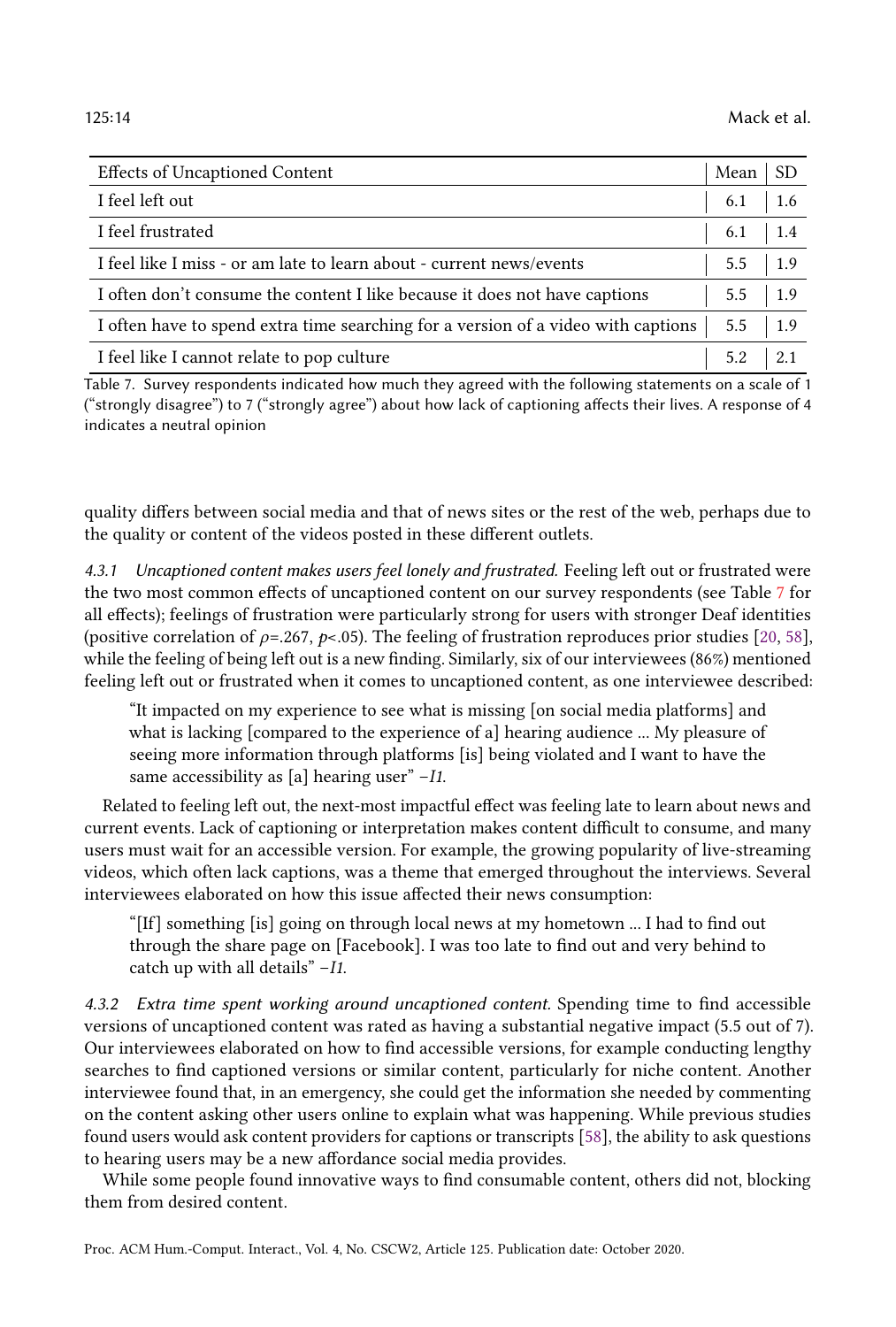"[I won't look at videos that have no closed captioning.] I look at social media to relax and chill, not [work] hard to understand what the heck [is] going on!" –I7.

"[I watch videos about things I like] not as often as I wish due to lack of [captioning]...

if there's no [captions], I do not watch it"  $-I5$ .

One theme that is underexplored is the correlation between level of comfort with English and effects of uncaptioned content. We found that the more comfortable a deaf signer was with English and the more hearing they had, the less likely they were to report serious issues with uncaptioned content. For instance, hearing loss was positively correlated with not being able to consume uncaptioned content ( $\rho$ =.335,  $p$ <.02), feeling late to learn about news ( $\rho$ =.313,  $p$ <.03), and feeling disconnected from pop culture ( $\rho$ =.405,  $p$ <.003) – meaning that someone with more hearing loss is more likely to experience challenges as a result of uncaptioned content. Conversely, English fluency was negatively correlated with taking extra time to find captioned content ( $\rho$ =-.315,  $p$ <.02) and feeling late to find out about news ( $\rho = -317$ ,  $p < 02$ ). These correlations suggest that hearing and comfort with written English lessen the severity of issues associated with uncaptioned content, possibly because higher levels of hearing and comfort with English allow users to find and consume content in other ways than reading the captions.

#### <span id="page-14-0"></span>4.4 Barriers to Sharing Video with Sign Language

One way our work is most novel is in its exploration of barriers to sharing sign. With our demographic of Deaf signers, most of whom prefer sign language to English, the ability to share sign is critical, and yet it is still one of the least popular sharing behaviors. In uncovering the barriers to sharing sign, we found some were similar to those barriers experienced while sharing real-time over a computer web camera [\[29\]](#page-28-7), new barriers arose related to capturing sign language on a mobile phone and sharing it with a broad audience on social media.

The two most commonly faced barriers to sharing sign language videos were difficulty in creating captions and the creation/sharing process taking too long (see Table  $\delta$ ). We dive deeper into two themes: creating captions and recording sign language with a phone; both can impact the time it takes to share a video. We also investigate the motivation behind sharing preferences for those individuals who most frequently shared in sign language.

4.4.1 Recording challenges: phone constraints, lighting, and space. Difficulty propping up a phone to record sign language was a common issue (∼ 70% of respondents). ASL has many signs where both hands are doing different things, so ASL is not conducive to being signed with a phone while walking around. A previously proposed solution to address the challenge of fitting into the frame in a desktop setting was to increase the distance by backing away from the camera [\[29\]](#page-28-7). This could be translated to a mobile phone context by first propping up the phone and then backing up. However, this solution eliminates the ability to sign on-the-go. The alternative is to sign with one hand and hold the phone in the other, eliminating the use of one hand for signing and increasing the difficulty of fitting the body from the waist up in the frame. These trade-offs illustrate the novel problems revealed by exploring the mobile phone as the entry-point for social platforms (vs. prior studies' focus on desktop computers).

When asked how they record sign language with their phone, a topic not explored in prior studies, 58% of respondents reported propping the phone up against something and signing, which requires users to stop moving and to set up a filming space. 53% reported signing with one hand and holding the phone with the other. Only 22% had a phone gadget or case that allows them to sign with both hands while recording. Our findings indicate that filming sign language on-the-go is difficult, unlike texting. The fact that more people take the time to stop what they are doing and prop up the phone can also contribute to the overall lengthy time it takes to record sign language.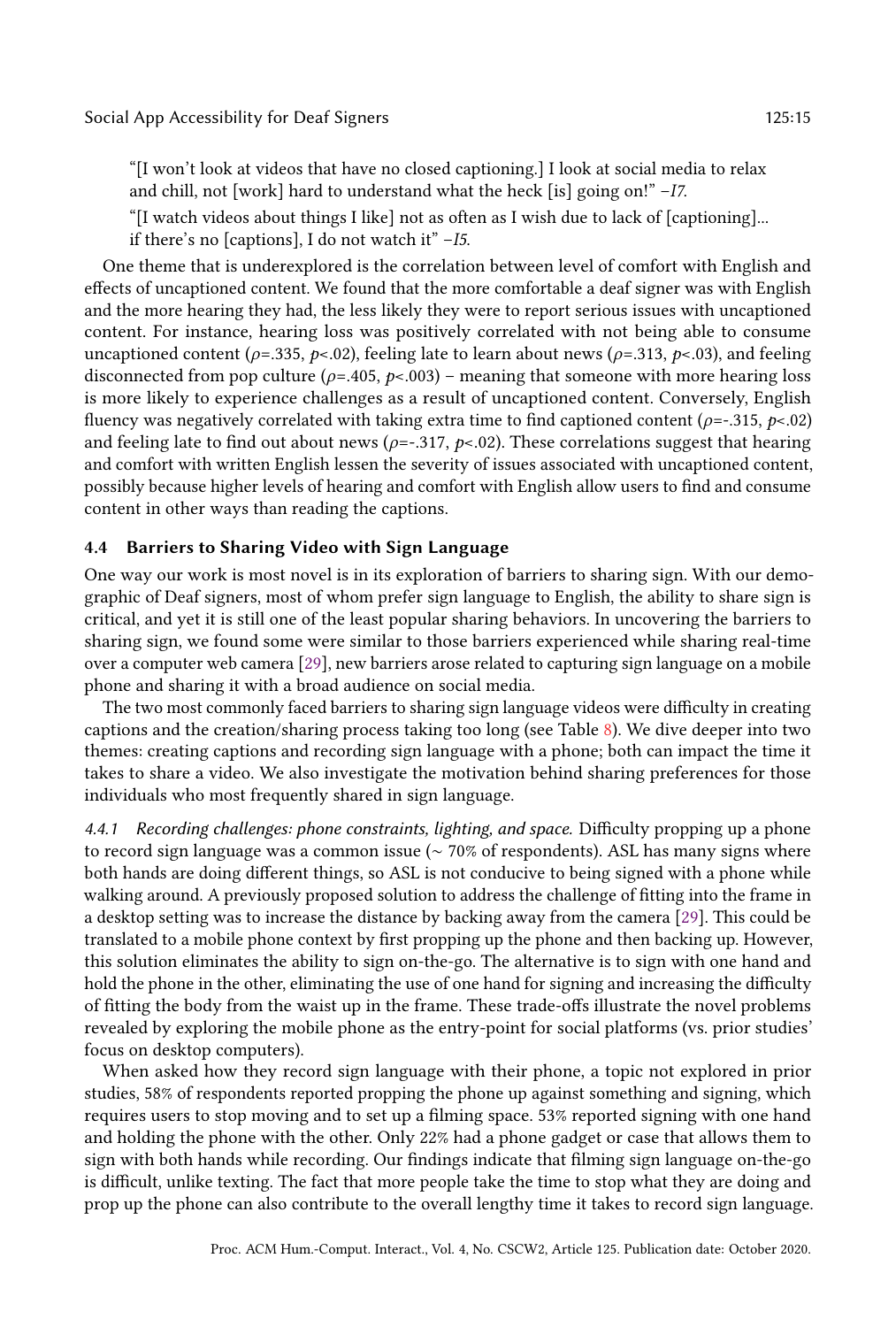<span id="page-15-0"></span>

| Video Barrier                                                       | Percent | M                | <b>SD</b>         |
|---------------------------------------------------------------------|---------|------------------|-------------------|
| It's hard to create captions for my hearing friends                 |         | 5.2              | 2.2               |
| The process of recording & uploading/sending a video takes too long | 77%     | 3.7              | 2.0               |
| Recording video takes too much data to upload/send                  | 72%     | 3.8              | 2.0               |
| Signing into the camera makes it hard for me to sign                | 72%     | 3.7              | $\vert 2.2 \vert$ |
| It's hard to prop up my phone so I can record myself signing        | 70%     | $3.5\phantom{0}$ | 2.1               |
| I don't always look the way I want to in the video                  |         |                  | $3.5 \pm 2.2$     |
| Recording video drains my battery                                   |         | 3.5              | 2.3               |
| It's hard to find good light to record the video                    | 65%     | 3.1              | 2.0               |
| I don't like drawing attention to my hearing status                 | 45%     | 2.3              | 1.9               |

Table 8. Respondents' rating of accessibility barriers to sharing sign language videos on social media, on a scale of 1 ("this is not an issue for me") to 7 ("this is a huge issue for me"), where a ranking of 4 indicates that an item was a moderate issue, but any value greater than 1 indicates some level of issue. This table provides the percentage who faced each barrier (severity  $> 1$ ), mean severity rating, and standard deviation.

People have challenges even when they are stationary and signing into a webcam. If the person is back-lit, it is hard to see their hands and face—poor lighting affected about two-thirds of respondents. If they are too close to the camera, they have a very small space to sign in—about 70% of respondents stated this was an issue. One interviewee commented on these challenges when video calling with a DHH individual:

"That's usually the first question in our conversations – can you see me?"  $-I2$ .

These filming challenges can all contribute to the amount of time it takes to create and share a video.

4.4.2 Adding captions for hearing individuals is time consuming. After recording sign language, respondents found sharing the video with their desired audience difficult. The most common issue (∼ 89% of respondents) was difficulty in creating captions so that sign language can be understood by a hearing audience. To our knowledge, this is the first time this issue has been identified (explicitly raised by Deaf signers in interviews and surveys), though a content analysis of DHH-related Facebook groups and pages found that none of the user-generated videos were captioned (it is unclear if they contained audio or sign language)[\[36\]](#page-29-6). Two interviewees discussed the time and effort they put into sharing content with both DHH and hearing friends, for example, by adding captions to sign language videos.

4.4.3 Why people still share with video. Despite the barriers above, some respondents still preferred sharing sign language videos. Four (7%) respondents reported using sign language video the most on public feeds because it allowed them to communicate with both DHH and hearing audiences (likely indicating that they captioned or transcribed videos). Three of these four respondents preferred video because it allows them to use their preferred language.

Additionally, twelve respondents reported using videos with sign language the most to communicate with small groups. Eleven of these twelve did so because it allowed them to use their preferred language, seven because it allowed them to be creative when sharing, and only five because signing was fast for them. These findings further support the idea that filming sign language is difficult and time consuming, though it seems the benefits outweighed the drawbacks for these users.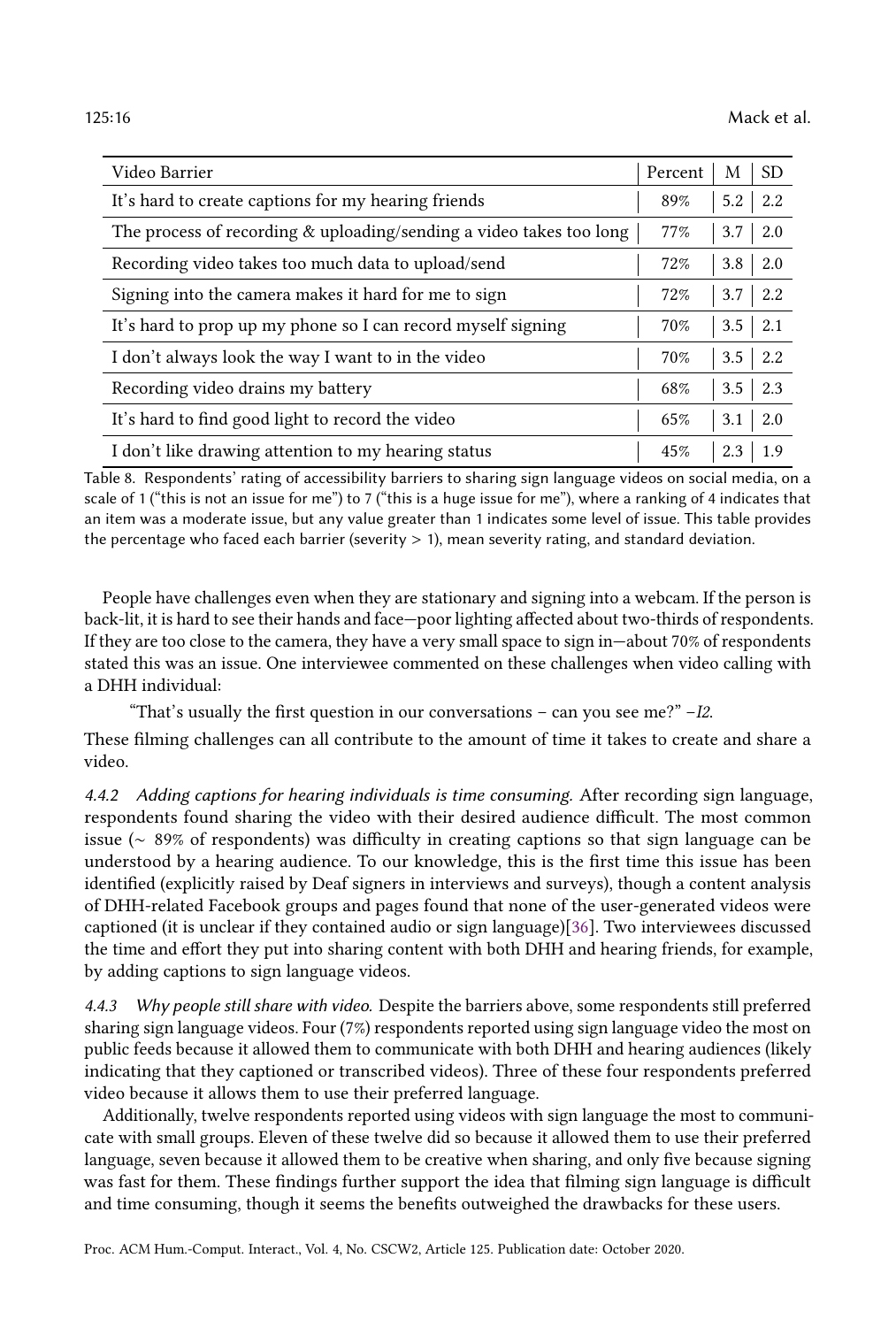<span id="page-16-0"></span>Social App Accessibility for Deaf Signers 125:17

| Feature                                                     |             | <b>SD</b>   |
|-------------------------------------------------------------|-------------|-------------|
| The ability to record videos hands free $\vert$ 6.2 $\vert$ |             | 1.5         |
| Automatic captioning                                        | $5.9$ 1.6   |             |
| ASL graphics (emojis, stickers, GIFs)                       | $5.7$ 1.8   |             |
| No time limit for recording videos                          |             | $5.7$ 1.7   |
| Video Relay Services (VRS)*                                 |             | $5.6$   1.9 |
| Text to speech services                                     | $5.2$   2.0 |             |

Table 9. Survey prompt, mean, and standard deviation of how important proposed social media platform features are, on a scale of 1 ("not important at all") to 7 ("very important"), where a ranking of 4 indicates that an item was moderately important, but any value greater than 1 indicates some level of importance. \*VRS supports DHH users with calling hearing people by providing an intermediary ASL interpreter; many social media platforms now allow for real-time video/audio calling between users.

4.4.4 Desired Accessibility Features. Survey participants most wanted accessibility features that improve the recording and sharing of sign language videos, in particular the ability to record hands-free and automatic captioning (Table [9\)](#page-16-0). Though automatic captioning and hands-free video recording are similarly rated, participants reported a larger negative effect for lack of automatic captioning than for difficulty recording sign language, and more respondents experienced it (77% vs. 55% of respondents). It is possible that many respondents simply abandoned recording videos, thereby bypassing captioning difficulties, but would re-engage with better support.

In these rankings of potential accessibility features, participants show support for all of the options listed in Table [9,](#page-16-0) including the novel themes introduced by our interviewees and survey results: creating ASL graphics, ensuring there is no time limit for recording, or hands-free recording. An added benefit of these three features is that social platforms can implement these with existing technologies.

One survey respondent requested automatic captioning not just for spoken content, but for ASL:

"Create [a] feature that recognizes hand shapes in ASL that will be able to voice what the signing video is about or create auto-subtitles of what we are signing in the video. Our goal is to expose and educate the hearing community about what the Deaf community [is like]."

This desire for captions of both ASL and English indicates a desire to make ASL content more accessible to non-signers and supports our earlier finding that the most common accessibility barrier with sharing videos was difficulty making video captions. Therefore, captioning of both sign language and spoken content are desired features for our respondents.

### 5 DISCUSSION

While answering our two research questions, we identified many issues that detract from Deaf signers' experience while using social media, such as language barriers, challenges to sharing videos of sign, and captioning issues. Based on these findings and prior work, we subsequently explore these issues in further detail, and discuss how platforms might mitigate these issues.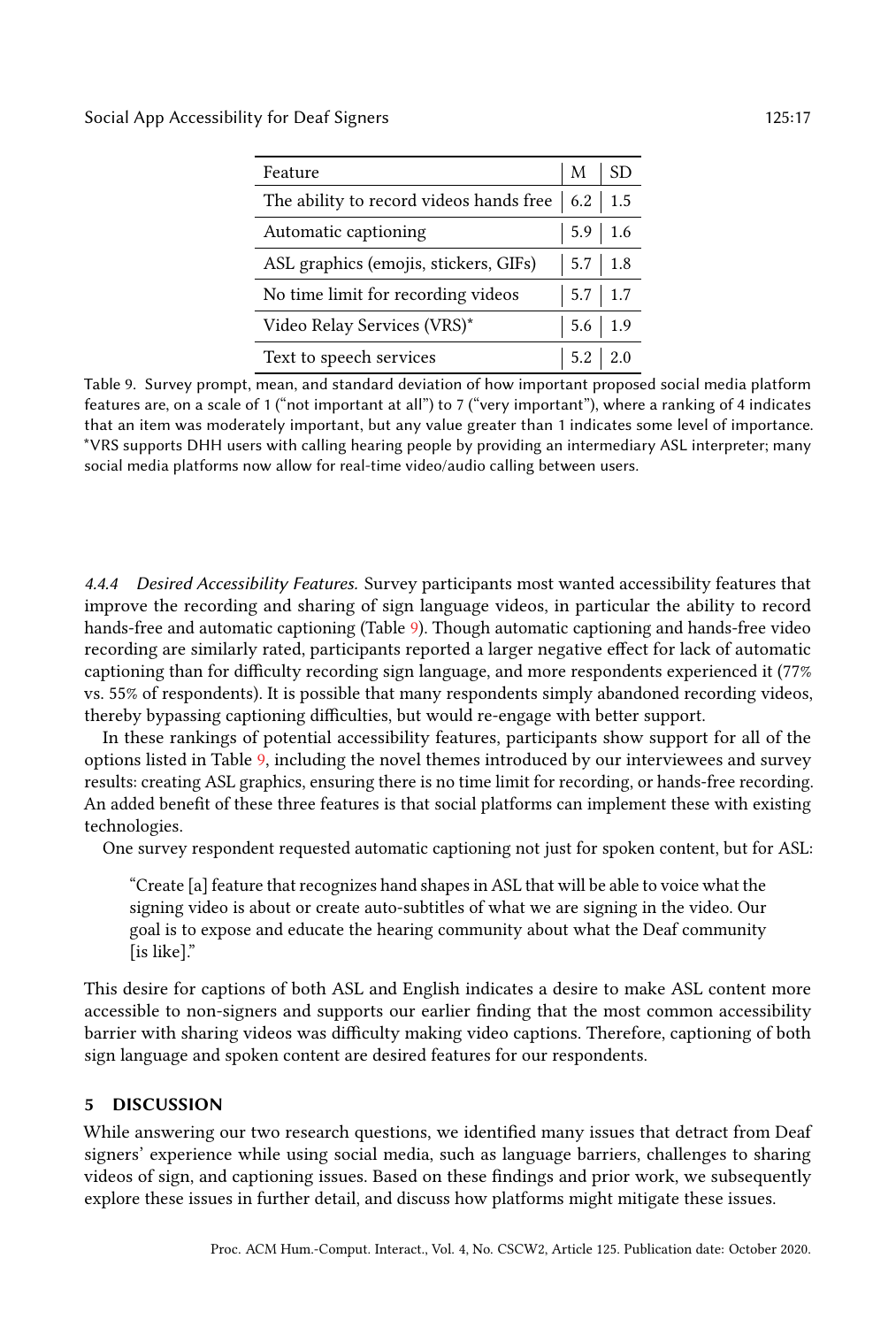#### 5.1 RQ1 - DHH Communication on Social Apps

Our results revealed two main themes related to RQ1: 1) a desire of signing Deaf social media users to connect with hearing people and non-signers, and 2) a desire to better integrate sign language into platforms.

5.1.1 How can social apps connect Deaf signers and hearing people? Our interview and survey findings revealed a desire of Deaf individuals for hearing people to better understand the Deaf community, which was not mentioned in prior studies in a social media context (though this has been studied in general communication scenarios, e.g., [\[24\]](#page-28-6)). The Deaf community has a strong and rich culture, of which many hearing people are unaware. Social media provides a powerful opportunity to connect these two groups and their cultures, as many platforms already have hearing and DHH membership. We now present novel ways to utilize these platforms to do so.

Remove Language Barriers between Signers and Non-Signers. Reducing the language barrier between Deaf signers and non-signers is important for encouraging communication and understanding between groups. This sentiment is reflected in prior work stating many Deaf signers are not comfortable with English [\[52\]](#page-29-2) and our survey respondents (I feel left out- 6.1/7; I feel like I cannot relate to pop culture- 5.2/7; I feel like I miss - or am late to learn about - current news/events-5.5/7; I have a hard time communicating with friends who don't know ASL- 3.5/7). Though our study selected for people who had some comfort with English, our sample did include individuals with low literacy in written English (5 individuals ranked their comfort as less than 4 out of 7); we suspect this selection bias underestimates rather than overestimates the need to remove language barriers.

A potential solution could be for social platforms to employ professional sign language interpreters to interpret videos; while cost-prohibitive at scale, adding captions and/or interpretations to popular content could be a starting point. This solution would also provide valuable training data to aid computer vision research on automated sign language recognition. Another potential solution is to provide options for lexical simplification in platforms. Though studies have not yet concluded direct benefits for reading comprehension, a 2020 study did find DHH participants preferred to have the autonomy to change the language complexity of text on demand [\[10\]](#page-28-15).

Share Deaf Culture and Norms. Another way to facilitate communication between signers and non-signers is to encourage hearing individuals to learn more about Deaf culture, which spans art, poetry, music, and more [\[25,](#page-28-16) [37\]](#page-29-20). Many social media platforms already create creative tools and content for users to engage with (e.g., Facebook stickers, Snapchat Lenses, Instagram filters). Platforms could create similar creative content tailored to sign language and Deaf culture, specifically around Deaf cultural events like Deaf awareness month (September). Highlighting content by Deaf celebrities who span both Deaf and hearing communities (e.g., Nyle DiMarco) may be another way to facilitate cultural exchange.

Moreover, hearing users can learn norms to facilitate interactions between the groups. For example, outside of social media, during interpreter-facilitated conversations, DHH individuals prefer that hearing people speak to them, not their interpreters [\[60\]](#page-30-6). Similarly, when conversing over video calls the norm is for hearing individuals to be well-lit and facing the camera. Several of our interviewees explicitly mentioned that hearing users are often unaware of these norms, causing communication difficulties and stress for the DHH user. Platforms could gracefully teach these norms to users and even provide automated feedback on some of these aspects. These types of solutions support Deaf culture and the use of sign language as opposed to pressuring Deaf individuals to adhere to the majority culture, which is found with many assistive technologies meant to support communication and connection between hearing and deaf individuals [\[24\]](#page-28-6).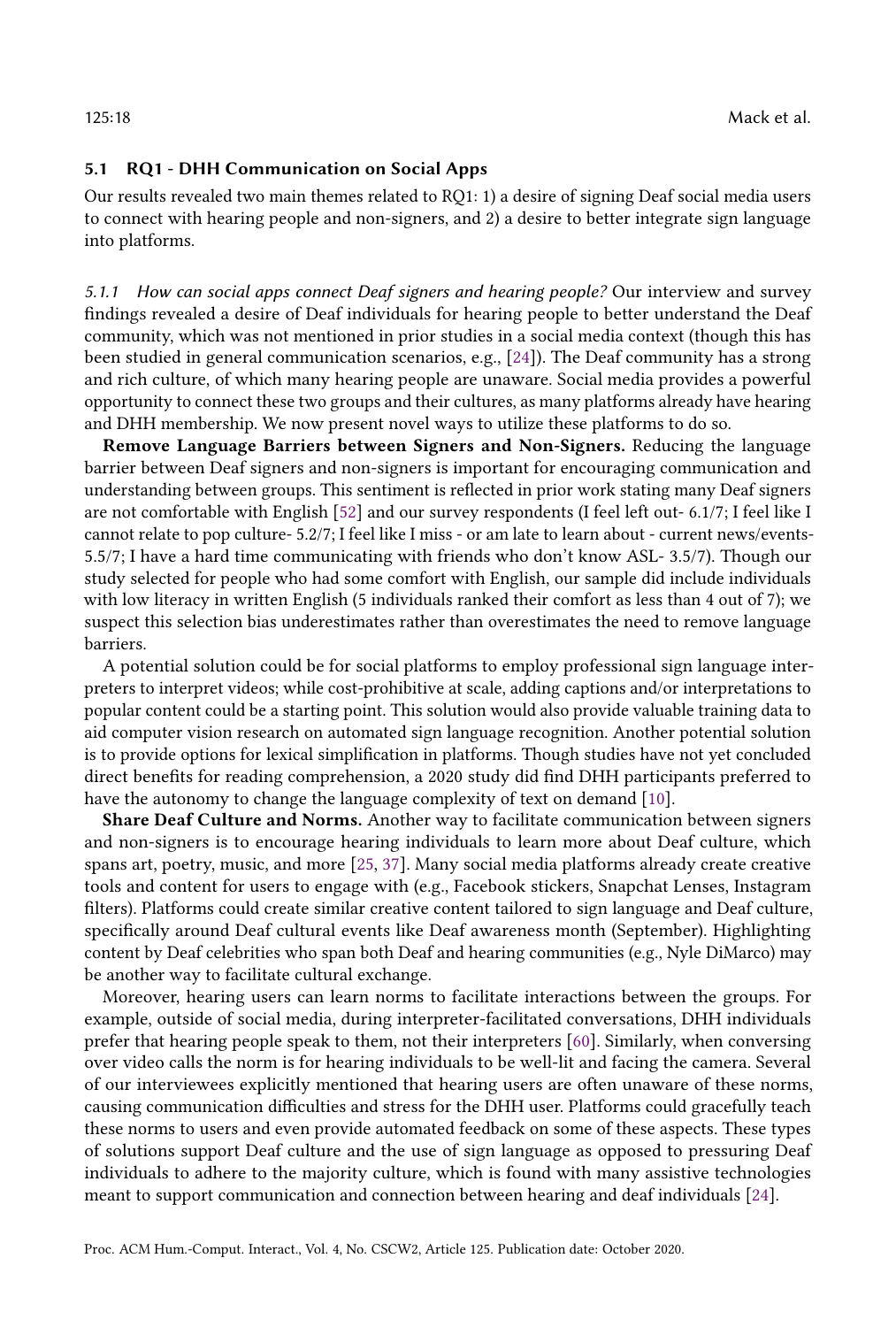Social App Accessibility for Deaf Signers 125:19 125:19

5.1.2 How can social platforms better integrate sign language? Social media platforms are typically based in English or another written language, from terms of service to menu content to usergenerated posts and messages. This design creates barriers for users with lower literacy rates, including many Deaf signers [\[43\]](#page-29-1). Even among those comfortable with English, many Deaf signers still prefer sign language, as indicated by both our interviewees and survey respondents.

Supporting Sign Language Character Systems. Incorporating sign language character systems, textual or animated [\[15\]](#page-28-17), that represent signs directly (e.g., HamNoSys, SignWriting, Si5s) may allow ASL users to more fully engage with the entirety of platforms without the need for building separate, video-based features for Deaf signers. However, alternate character systems are currently impractical, as none are widely accepted; indeed, focusing on written sign formats may conflict with the need to support (rather than influence) Deaf culture.

Supporting Signing Avatars A more traditional way to integrate sign language in social media is to facilitate consumption through signing avatars. Signing avatars provide signed interpretations of written text on the screen, from user posts to terms of service (see [\[3,](#page-27-2) [8,](#page-27-3) [27,](#page-28-18) [30,](#page-28-19) [64\]](#page-30-7)). However, sign language translation and avatar rendering are not fully solved, offering a rich area for research that may enable future solutions, rather than immediate ones. Researchers could benefit from accounting for demographic and experiential factors, such as type of school attended and technology experience, when exploring any potential solutions [\[28\]](#page-28-20).

#### 5.2 RQ2 - Accessibility of Social Media

Our interviews and survey revealed two main categories of accessibility issues that Deaf signers face on social media platforms: difficulty in sharing videos with sign language and difficulty in finding captioned content.

5.2.1 How can platforms support sharing sign language videos? While many participants preferred ASL over English, they mostly communicated in written English on social media. Given this apparent contradiction, a plausible explanation is that there are significant barriers and/or inconveniences within the pipeline of creating and sharing a video, which our survey and interview data support (see [4.4\)](#page-14-0). We now discuss how we might improve each stage of the video sharing pipeline: recording, uploading, and consumption.

Convenient Recording. The second and third most frequently faced barriers for our survey respondents were taking too much time to create and upload a video and not having a wide enough field of view on the camera to capture their signing, both affecting about 75% of respondents. Several physical solutions could make recording sign language easier. A gadget that allows a user to film with two hands while the camera is suspended in front of them would support recording two-handed signing, remove restrictions on mobility, and reduce time spent finding a space to place the camera. Selfie sticks allow users to create more space between the camera and themselves (adding more space in which to sign), but still require one hand to hold the stick. Finding novel form factors to support wide-angle, well-lit, two-handed signing is an area for future design innovation. Another way to expedite recording sign language would be better camera technology that would automatically illuminate the face and hands while darkening the background, thus reducing back-lighting issues.

Efficient Uploading. About half of respondents reported having insufficient battery life or data/signal to upload a video once it is created (58% and 45% respectively). Prior work (e.g., [\[17,](#page-28-8) [26,](#page-28-9) [62\]](#page-30-4)) investigated video compression to decrease the data load of cellular network uploads. In settings where users send videos back and forth quickly (i.e., videos made to be seen only once, like Snaps on Snapchat), a regional compression algorithm targeting the background while maintaining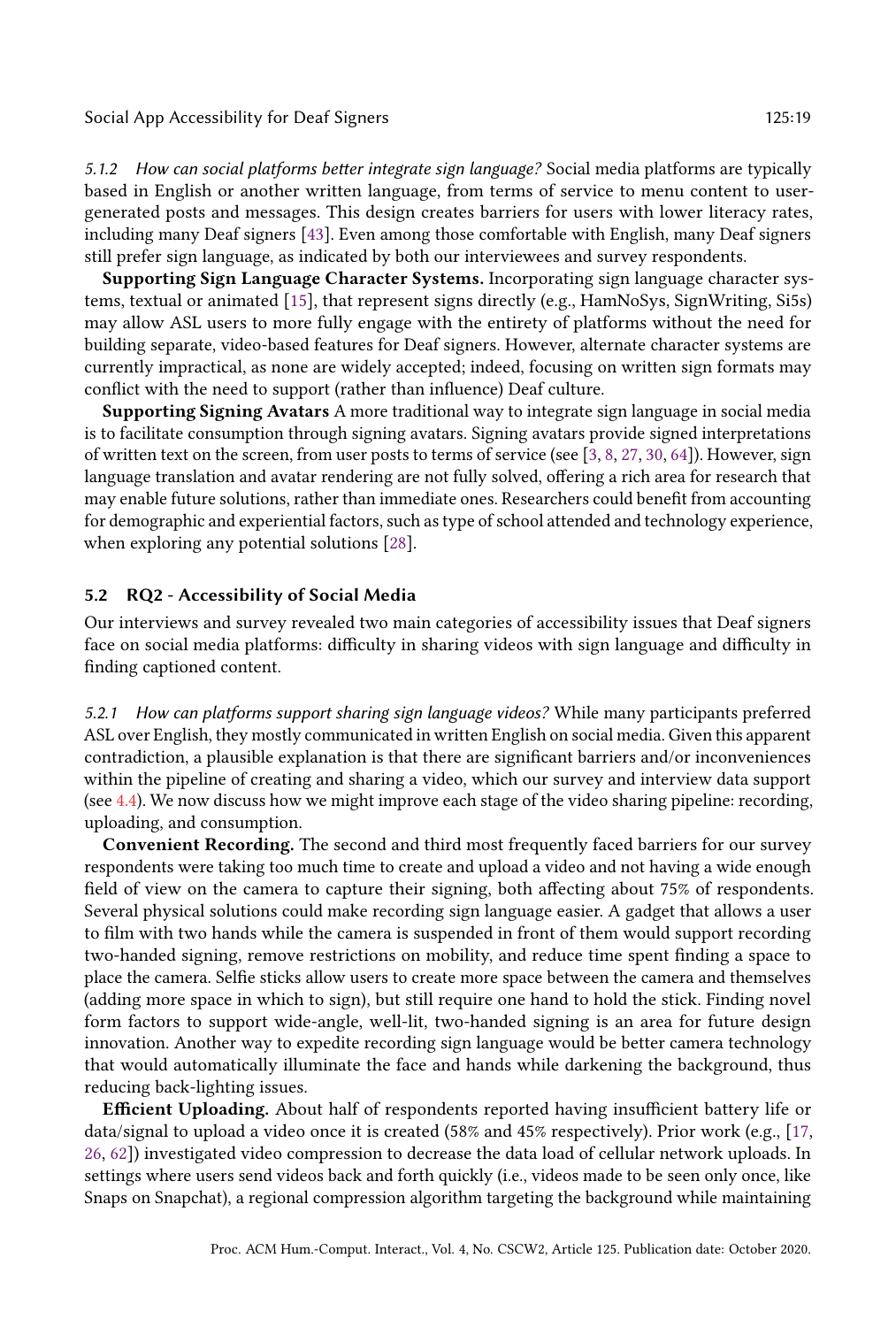signing integrity and facial expressions could provide an acceptable trade-off between video quality and upload cost.

Captioning for Hearing Consumption. The most common and severe video-sharing barriers faced by our participants was the difficulties in creating captions of signed content (89% of respondents; 5.2/7 severity). This desire for captioning their own content may be driven by a desire to be inclusive; having experienced the negative effects of inaccessible content, Deaf individuals may want to ensure that they do not do the same to others. For example, one survey respondent noted a preference for written English because it is accessible to blind users. While the need for captioning audio content for DHH individuals is well documented, the need to provided captions of signed content for hearing consumers is novel and in need of attention.

There seems to be an important distinction between captions and transcripts to Deaf signers, and a desire for captions specifically. A transcript is a static piece of text annotating video or audio content, whereas captions appear and disappear in real-time with the corresponding content. Many social media platforms (e.g., Facebook, Snapchat) allow users to enter text along with a posted video, which could be a transcript. Despite this affordance, support for easier caption creation was the most requested feature. There is currently no consensus in the literature on which is more beneficial (captions or transcripts) [\[20,](#page-28-0) [58\]](#page-30-1), and though our work suggests captions may be more favored, deeper exploration of DHH and Deaf signer preferences is a valuable avenue for future investigation. One solution for creating captions and transcripts is automatic recognition of sign language, but this remains a challenging problem for computer vision, with no widely used solutions [\[14\]](#page-28-5) [\[65\]](#page-30-8).

It is currently a painstakingly slow and tedious process to add captions to videos of sign language. While automatic sign language recognition and captioning could help address this problem, these capabilities have not yet been developed, and are areas for future work. As an intermediary step, partially automated process could be used to facilitate manual captioning, for instance, syncing an English transcript with a signed ASL video. Once this technology is developed, it can be incorporated into social media platforms.

How can platforms improve captioning of spoken language? A clear theme supported by prior work, our interviews, and our survey is that lack of captioning in online content is a persistent problem for DHH individuals (see [4.3\)](#page-12-2). Existing guidelines specify that audio content should be captioned [\[2,](#page-27-4) [5,](#page-27-5) [6\]](#page-27-6), but are not well enforced. Additionally, social media sites contain a large amount of user-generated content, which is often uncaptioned and can be difficult to caption, particularly for live-streamed videos.

Improved captions would benefit not only DHH users, but all users. Captions benefit people learning a language (to reinforce the spoken language [\[40,](#page-29-21) [41\]](#page-29-22)), and people in loud or quiet places (e.g., airports or libraries). By providing video metadata, captions also improve search engine indexing and discovery. Improved captioning technology could produce all of these benefits.

Automatic Captioning of Spoken Language. Though automatic captioning exists, it is not accurate enough for all social media content. Both Microsoft PowerPoint and Google Slides provide automatic, live captioning of presentations, though this problem is simplified by cues in slide content [\[1,](#page-27-7) [61\]](#page-30-9). YouTube automatically captions content, though YouTube personalities and Deaf advocates point out unacceptable inaccuracies [\[12,](#page-28-21) [44\]](#page-29-23). Indeed, prior work found that DHH individuals did not think automatic captioning was accurate enough on its own [\[58\]](#page-30-1). Though imperfect automated captioning technology may have utility in the non-live setting, for example by providing a starting point for human captioners. Additionally, within-platform crowds can be harnessed to correct incomplete, inaccurate, or mis-synchronized captions, for example, via social microvolunteering [\[13,](#page-28-22) [38\]](#page-29-24). Social media platforms are particularly well-tailored to these types of tasks, as they have a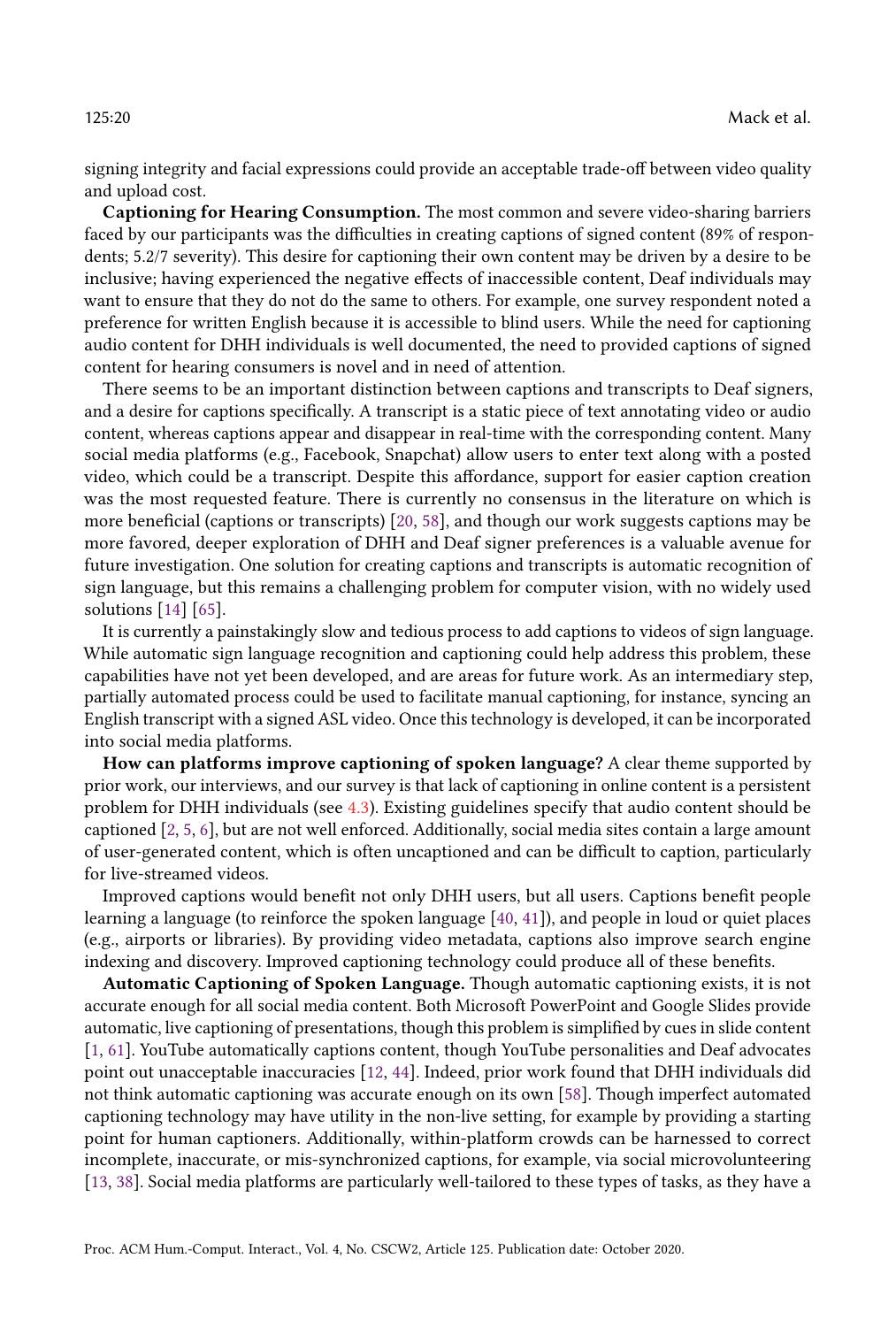large number of dedicated daily users that could be leveraged as a part of the crowd and can offer incentives such as titles or badges.

#### <span id="page-20-0"></span>5.3 Limitations and Future Work

One limitation of our study design is our reliance on English in the interview and survey, which is not the primary language of many Deaf signers, who may prefer ASL. As a result, our sample skewed towards ASL users with relatively high levels of comfort with English. Though, we did still recruit users who were not as comfortable with English (ranked 4 or less on a scale of 1 to 7 where 7 is maximum comfort), they comprised only 8% of our total sample. An avenue for future work would be to offer a similar survey and interview with ASL interpretation as an option, though this would limit geographic reach and place harsher internet requirements on participants.

To summarize and add to points from our discussion, we suggest the following avenues for future work. A number of themes evolved from our study that merit further investigation. These include facilitating easier recording of sign language on a mobile phone as well as creating ways to facilitate adding captions to signed content to ease the burdens of the video sharing pipeline. Along these lines, clarification as to the benefits and drawbacks of captions versus transcripts in different scenarios, as transcripts are more economical to produce though captions are generally preferred [\[58\]](#page-30-1), needs further investigation. In addition, the number of participants who organically discussed their desire to educate hearing, non-signers about Deaf culture and Deaf people indicates another avenue for potential, valuable research. Finally, it would be interesting to conduct similar studies to ours with both signers and non-signers and in both English and ASL, to see if the results of this study extend to a broader population.

#### 6 CONCLUSION

We investigated how social media platforms can better accommodate Deaf signers by asking 67 individuals about how they share and the barriers they face on popular platforms. We provide depth to current literature on DHH social media use by focusing specifically on Deaf signers, their sharing behaviors on a variety of platforms, who they share with, and why they choose to share with the methods they do. While many Deaf signers prefer to share in sign language, they resort to sharing in English on platforms due to barriers in sharing videos. We discuss in depth these novel barriers including difficulty in creating captions, difficulty filming sign, and language barriers. Based on the insights found in this study, we present many feasible changes for platforms and areas for future research to better support Deaf signers. We hope this work inspires similar in-depth explorations of the Deaf community's unique usage of various interfaces.

#### 7 ACKNOWLEDGEMENTS

We would like to thank Deaf Planet Soul for helping us recruit participants for our survey, as well as all who participated in the interviews and survey. We would also like to thank Hannah Murphy and for helping with the data analysis.

#### APPENDIX

#### A INTERVIEW SCRIPT

The following is the script we used as a starting point during our semi-structured interviews. Some of these questions were not asked in all interviews depending on time constraints and applicability.

First, we are going to talk a bit about your background. If you are not comfortable answering any of these questions, please let me know.

• What is your age?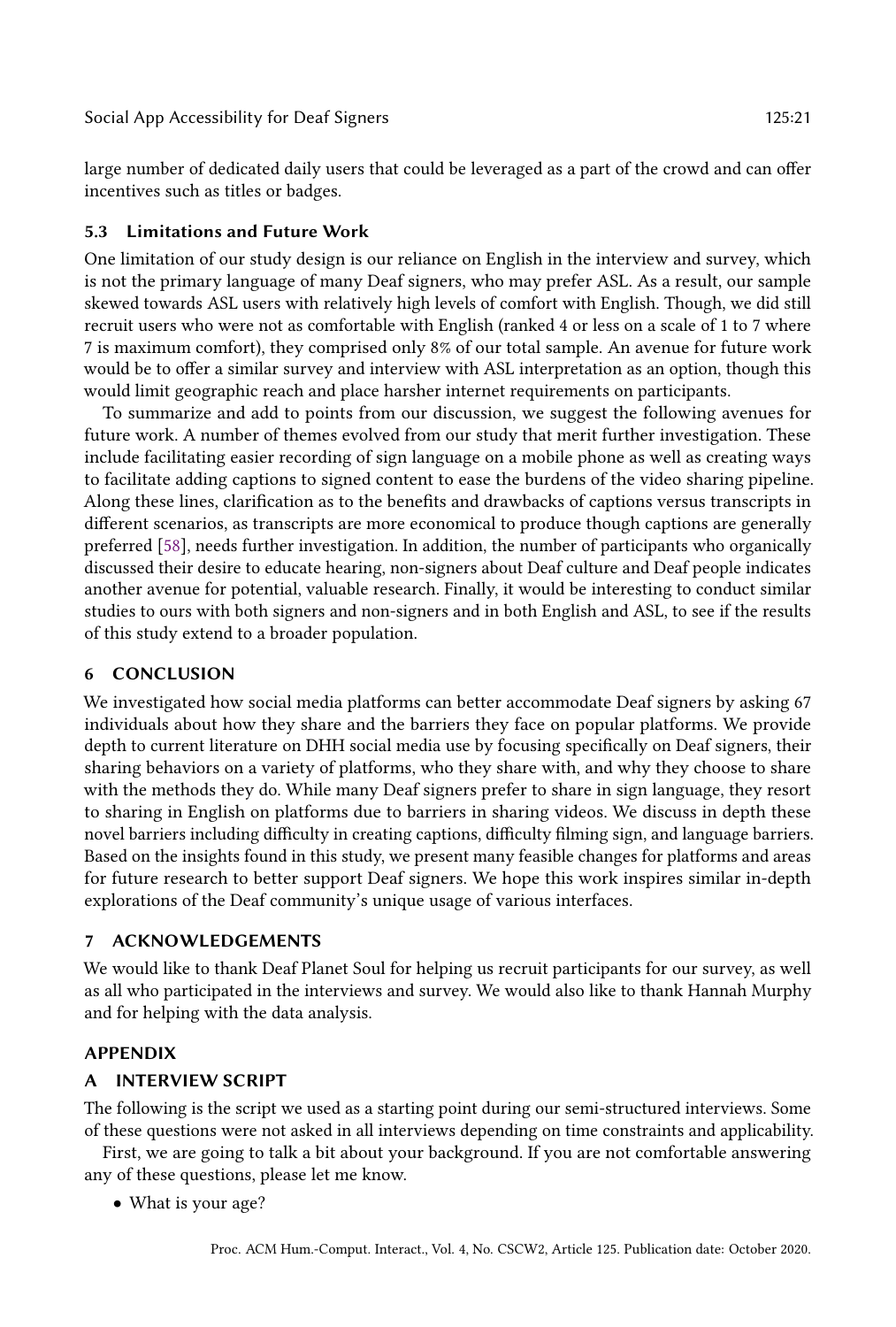- How would you describe your hearing status?
- What gender do you identify as?

We are going to talk about the methods you use to communicate with you friends and family. By methods we mean things like video chatting, writing/typing English, signing, sending pictures, sending emojis, sending gifs, writing sign language, etc. Again, if you are not comfortable answering any of these questions, please let me know.

- What is the language you first learned? Is this your preferred language today?
- Can you tell me about the methods of communication you use with your DHH friends/family when you are not physically together?
- Can you tell me about the methods of communication you use with your DHH friends/family when you are not physically together?
- What is your favorite method of communication with DHH individuals?
- Can you tell me about the methods of communication you use with your hearing friends/family when they are not physically together?
- What is your favorite method of communication with hearing individuals?
- Do you use any written form of sign language (including English glossing)?
- Are you able to lip read? How is it for you? Do you enjoy it?

Now, we are going to begin talking about the different platforms you use to communicate. By platform, we mean any apps, websites, or other technology mediated services you use to communicate (examples include Facebook, Google Hangouts, SMS/text messaging). We are also going to talk about how you share content on social media platforms. We will use the terms broadcasting (sharing with a wide audience, e.g., a Snapchat or Instagram story, a Facebook post to all of your friends) and narrowcasting (creating content to be shared with a few individuals e.g. sending a Snapchat or text message to one or two friends).

- What platforms do you use to communicate with hearing individuals?
- What platforms do you use to communicate with deaf individuals?
- Are there platforms you avoid using to communicate with hearing individuals?
- Are there platforms you avoid using to communicate with DHH individuals?
- What is your preferred platform for communication with hearing individuals?
- What is your preferred platform for communication with DHH individuals?
- What type of content do you like to share via broadcasting (videos, pictures, sentences, memes, etc)?
- What type of content do you like to share via narrowcasting (videos, pictures, sentences, memes, etc)?
- On average, do you think you produce or consume more public content?
- Are there any additional functionalities you wish certain platforms supported?
- Can you tell me about how the lack of these desired functionalities impacts your experience on these platforms?
- Are there any ways you have figured out how to work around these barriers?
- How frequently do you find video content that is not closed captioned? Many times a day? About every day? About every week?
- If you find videos with CC, can you tell me about the quality of the captions you see?
- How does lack of CC affect your experience on these platforms?
- Do you ever feel excluded from content that you either found while looking at publicly shared content or received from direct communication? Can you provide an example?
- Are there any ways you've figured out how to work around lack of CC?
- If you find videos with CC, can you tell me about the quality of the captions you see?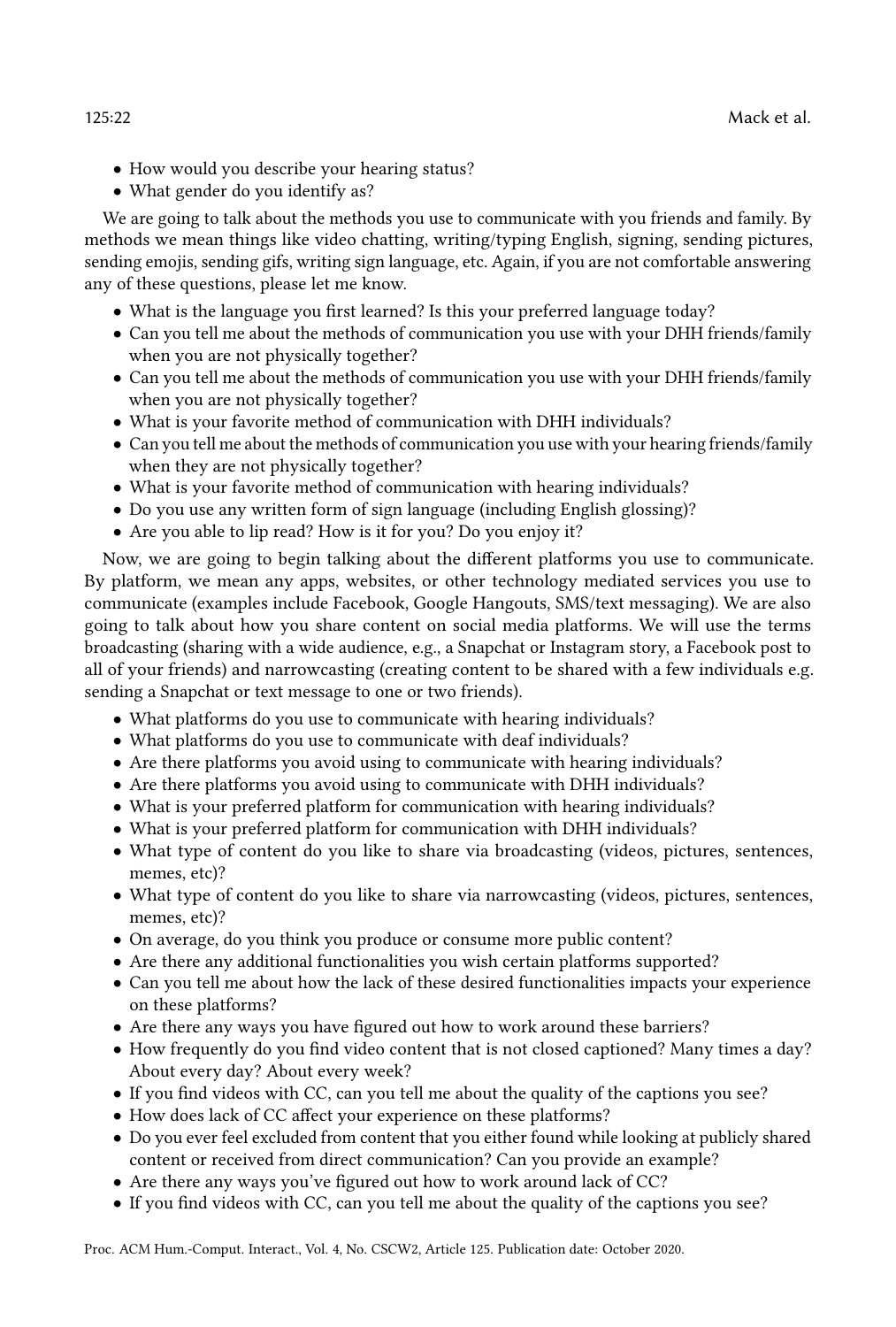Social App Accessibility for Deaf Signers 125:23 125:23

- Are there any platforms that you know of or use because they are particularly accessible to DHH users? How did you learn about these platforms?
- Are there any platforms that you avoid specifically because they are not accessible? Please explain.
- Do you ever share the same content with DHH and hearing individuals?
- Do you ever run into problems sharing the same content with both hearing and DHH individuals?
- Do you use Snapchat? Why or why not?
- Do you record yourself signing ASL/SEE with your phone? Can you tell me about that process?
- Do you ever have issues with things like lighting of the video (yours or the other person in the conversation) or with the fact that the camera only captures your upper body?
- Do you use gifs, emojis, memes, or similar methods of communication in ways that are specific to just you and your friends/family who know ASL/SEE?
- Are there any other parts of Deaf culture (norms, phrases, jokes, traditions) which you find ways to incorporate into your communication on these platforms?
- Are there any aspects of Deaf culture which you wish you could express more easily (or at all) on these platforms?

## B SURVEY QUESTIONS

The following is a complete list of the questions we asked in our survey.

For these next questions, when we say small group, we mean a group of 10 people or less. These questions refer to all types of social media apps/platforms, not just those listed as examples.

- (1) Which of the following features do you use on any social media platform? (Select all that apply)
	- Chat/direct messaging with an individual or small group (e.g., Facebook Messenger, Instagram DM, etc.)
	- Image/video messaging with an individual or small group (e.g., Snapchat, Facebook Messenger, etc.)
	- Sharing of text or news with a large group (e.g., Facebook feed, Twitter, etc.)
	- Sharing of images/videos with a large group (e.g., Snapchat stories, Facebook feed, etc.)
	- None of these
- (2) Select all that apply, while interacting on social media with a large audience (e.g., Facebook feed, Snapchat stories, Twitter, etc.) I:
	- Share my thoughts in written English (posts, status update)
	- Share my thoughts in English gloss (English with ASL grammar)
	- Share my pictures
	- Share my videos which contain signing
	- Share my videos which do not involve signing
	- Re-share content created by other users
	- React to shared content (liking/commenting on content)
	- I don't share with a large audience
	- Other (fill in box below):
- (3) Which method do you use the most to communicate on social media with a large audience?
	- Share my thoughts in written English (posts, status update)
	- Share my thoughts in English gloss (English with ASL grammar)
	- Share my pictures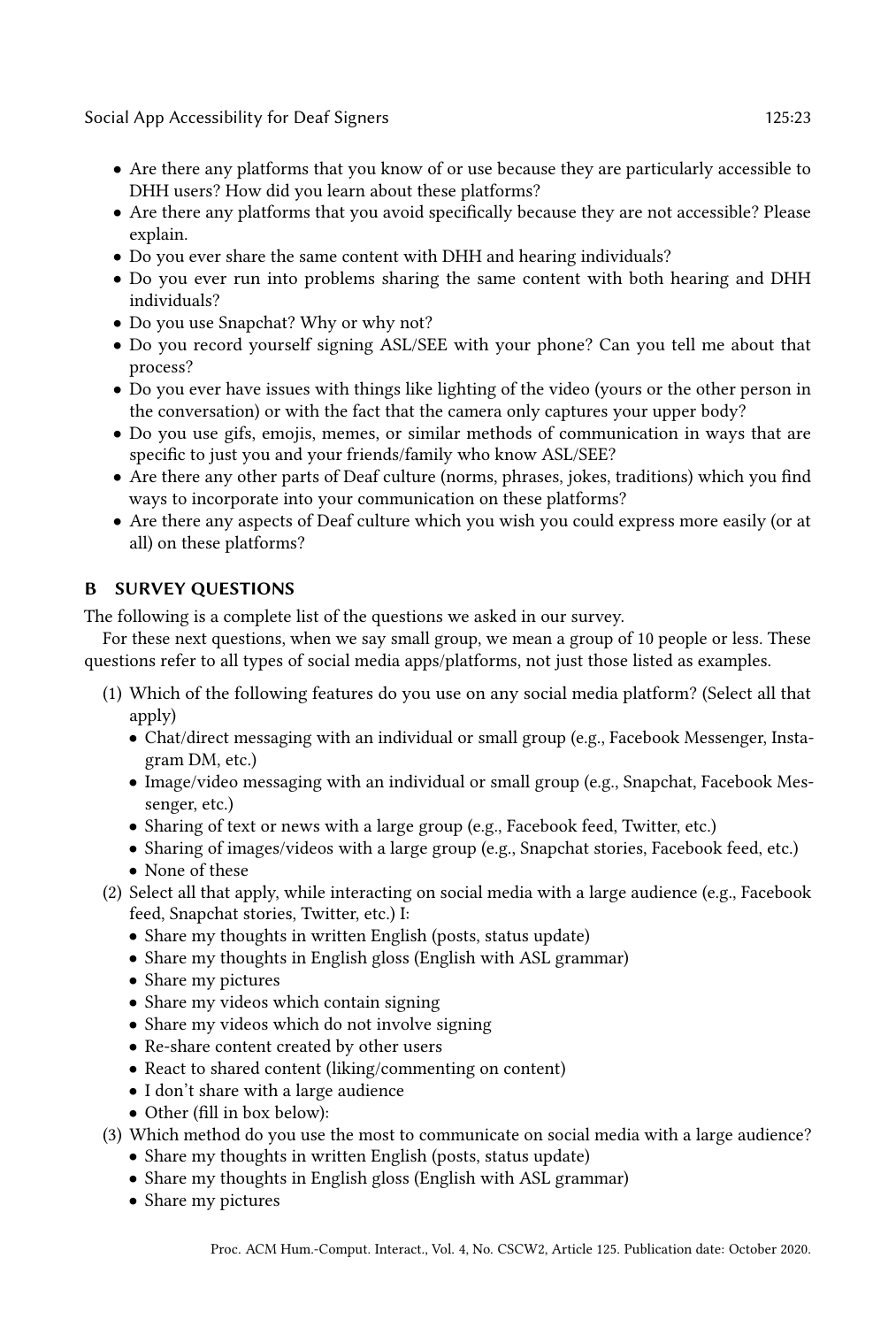- - Share my videos which contain signing
	- Share my videos which do not involve signing
	- Re-share content created by other users
	- React to shared content (liking/commenting on content)
	- Other (fill in box below):
	- (4) Why do you [insert answer from previous question] the most on social media with a large audience? (Select all that apply)
		- It is fast and convenient
		- I am able to use my native language
		- I can be more creative with this feature
		- I can share content with both hearing and DHH people via this method
		- It is popular/trendy
		- Other (fill in box below):
	- (5) Select all that apply, while interacting on social media with a individual or small group of people who are DHH (e.g., Facebook Messenger, Snapchat, etc.) I:
		- Share my thoughts in written English (posts, status update)
		- Share my thoughts in English gloss (English with ASL grammar)
		- Share my pictures
		- Share my videos which include signing
		- Share my videos which do not include signing
		- Re-share content created by other users
		- React to shared content (liking/commenting on content)
		- I don't share with DHH groups/individuals
		- Other (fill in box below):
	- (6) Which method do you use the most to communicate on social media with an individual or small group of people who are DHH?
		- Share my thoughts in written English (posts, status update)
		- Share my thoughts in English gloss (English with ASL grammar)
		- Share my pictures
		- Share my videos which include signing
		- Share my videos which do not include signing
		- Re-share content created by other users
		- React to shared content (liking/commenting on content)
		- Other (fill in box below):
	- (7) Why do you [insert answer from previous question] the most on social media with an individual or small group of people who are DHH? (Select all that apply)
		- It is fast and convenient
		- I am able to use my preferred language
		- I can be more creative with this feature
		- It is popular/trendy
		- Other (fill in box below):
	- (8) Who typically make up the small groups of DHH people you communicate with on social media? (Select all that apply)
		- Family
		- Friends
		- Coworkers
		- Acquaintances
		- Other (fill in box below):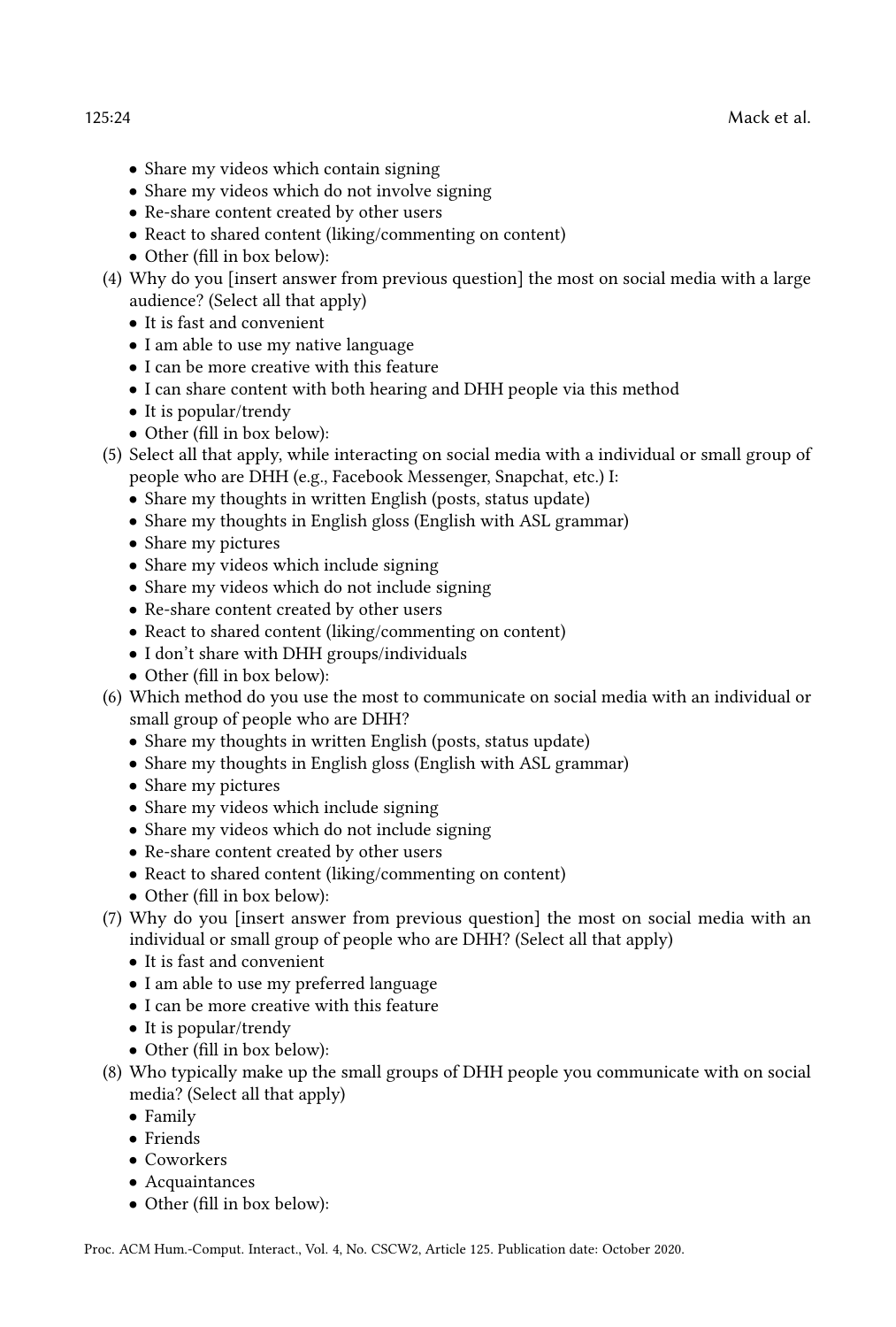Social App Accessibility for Deaf Signers 125:25 and 125:25 and 125:25 and 125:25 and 125:25 and 125:25 and 125:25 and 125:25 and 125:25 and 125:25 and 125:25 and 125:25 and 125:25 and 125:25 and 125:25 and 125:25 and 125:

- (9) Select all that apply, while interacting on social media with an individual or small group of people who are hearing (e.g., Facebook Messenger, Snapchat, etc.) I:
	- Share my thoughts in written English (posts, status update)
	- Share my thoughts in English gloss (English with ASL grammar)
	- Share my pictures
	- Share my videos which include signing
	- Share my videos which do not include signing
	- Re-share content created by other users
	- React to shared content (liking/commenting on content)
	- I don't share with hearing groups/individuals
	- Other (fill in box below):
- (10) Which method do you use the most to communicate on social media with an individual or small group of people who are hearing?
	- Share my thoughts in written English (posts, status update)
	- Share my thoughts in English gloss (English with ASL grammar)
	- Share my pictures
	- Share my videos which include signing
	- Share my videos which do not include signing
	- Re-share content created by other users
	- React to shared content (liking/commenting on content)
	- Other (fill in box below):
- (11) Why do you [insert answer from previous question] the most on social media with an individual or small group of people who are hearing? (Select all that apply)
	- It is fast and convenient
	- I am able to use my preferred language
	- I can be more creative with this feature
	- It is popular/trendy
	- Other (fill in box below):
- (12) Who typically make up the small groups of hearing people you communicate with on social media? (Select all that apply)
	- Family
	- Friends
	- Coworkers
	- Acquaintances
	- Other (fill in box below):
- (13) How much are you affected by the following issues while using any social media platform? (Ranked each on a scale of 1 [this is not an issue for me] to 7 [severely impacts my experience])
	- I cannot record long enough videos
	- I have a hard time recording myself signing with my phone
	- It is hard to film good videos (lighting issues, etc.)
	- I do not have enough data or signal to send/receive the content
	- The apps that I want to use drain my battery
	- The content has no/poor quality captions
	- I have a hard time communicating with friends who don't know ASL
	- I cannot create content that I can share with my DHH and hearing friends
- (14) If there are any other issues you face, please let us know here.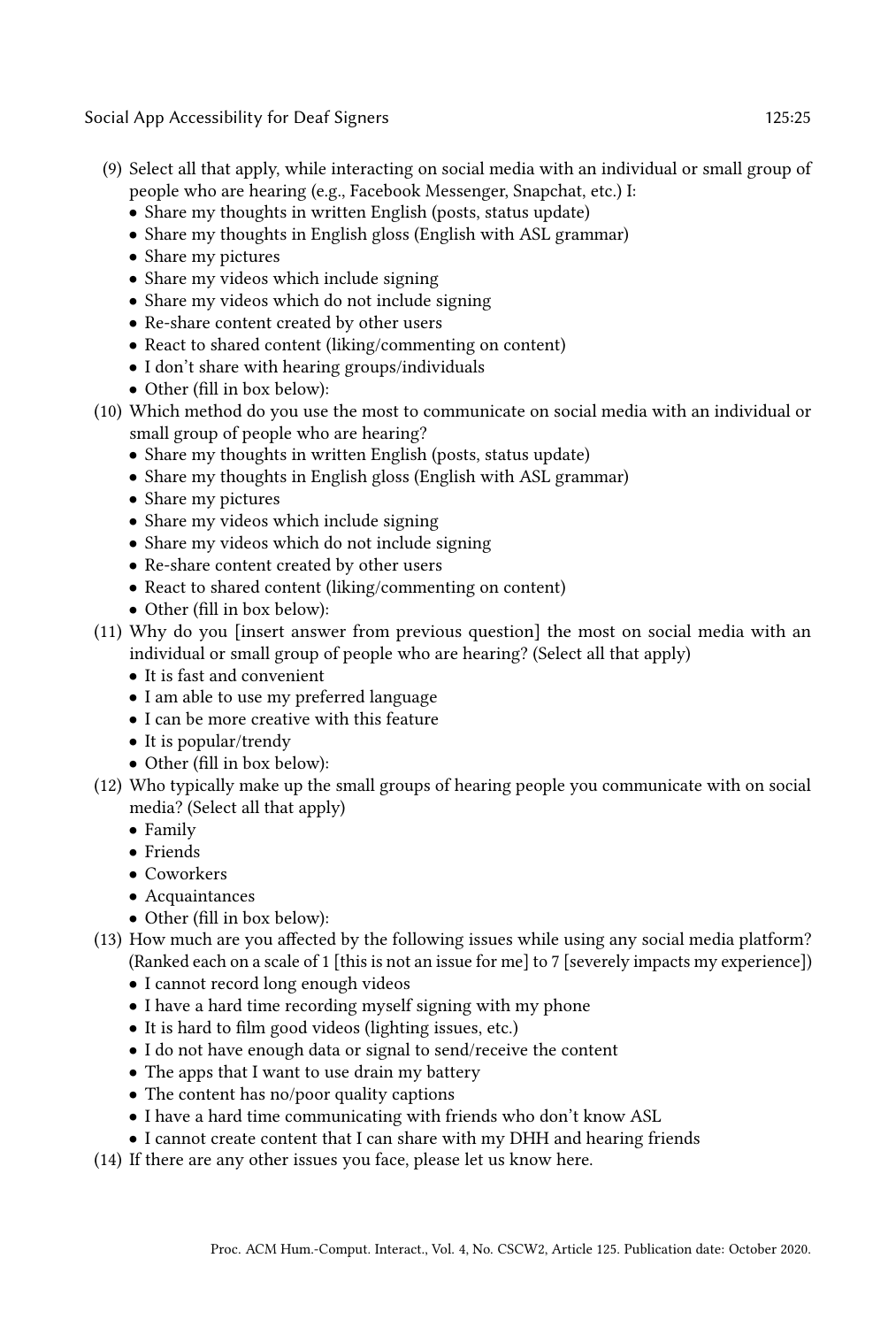- (15) To what extent do you agree with the following statements when you find videos on social media that do not have captions? (Ranked each on a scale of 1 [strongly disagree] to 7 [strongly agree] where 4 is neutral)
	- I feel left out
	- I feel frustrated
	- I feel like I cannot relate to pop culture
	- I feel like I miss or am late to learn about current news/events
	- I often have to spend extra time searching for a version of a video with captions
	- I often don't consume the content I like because it does not have captions
- (16) When videos do have captions, to what extent do you agree with the following statements about the captions? (Ranked each on a scale of 1 [strongly disagree] to 7 [strongly agree] where 4 is neutral)
	- The captions are good quality overall
	- The captions are readable (good font size and color)
	- The captions have good timing (not too fast, synced well with video)
	- The captions are accurate/error-free
- (17) How important is it that a social media platform have the following? (Ranked each on a scale of 1 [not at all important] to 7 [very important])
	- Automatic captioning
	- Video Relay Services
	- ASL graphics (emojis, stickers, GIFs)
	- No time limit for recording videos
	- The ability to record videos hands free
	- Text to speech services
- (18) How do you record yourself signing with your phone's camera (front or back)? (Select all that apply)
	- I hold my phone in one hand and sign with the other hand
	- I prop my phone up on something and sign with two hands
	- I have a case/gadget which helps me prop my phone up and sign with two hands
	- I do not record myself signing with my phone
	- Other (fill in box below):
- (19) To what extent do any of the following prevent you from creating and sharing a video of you signing? (Ranked each on a scale of 1 [this is not an isseu for me] to 7 [this is a huge issue for me])
	- It's hard to find good light to record the video
	- It's hard to prop up my phone so I can record myself signing
	- Signing into the camera which only captures part of my body
	- I don't always look the way I want to in the video (i.e. my hair is a mess, I don't want people to see my messy room, etc.)
	- It's hard to create captions for my hearing friends
	- Recording video drains my battery
	- Recording video takes too much data to upload/send
	- The process of recording and uploading/sending a video takes too much time
	- I don't like drawing attention to my hearing status
- (20) How strongly do you agree with the following statement: I would be more likely to share videos of myself signing if the content was automatically deleted after a short period of time (e.g., after it is opened or after a few hours).
	- Strongly disagree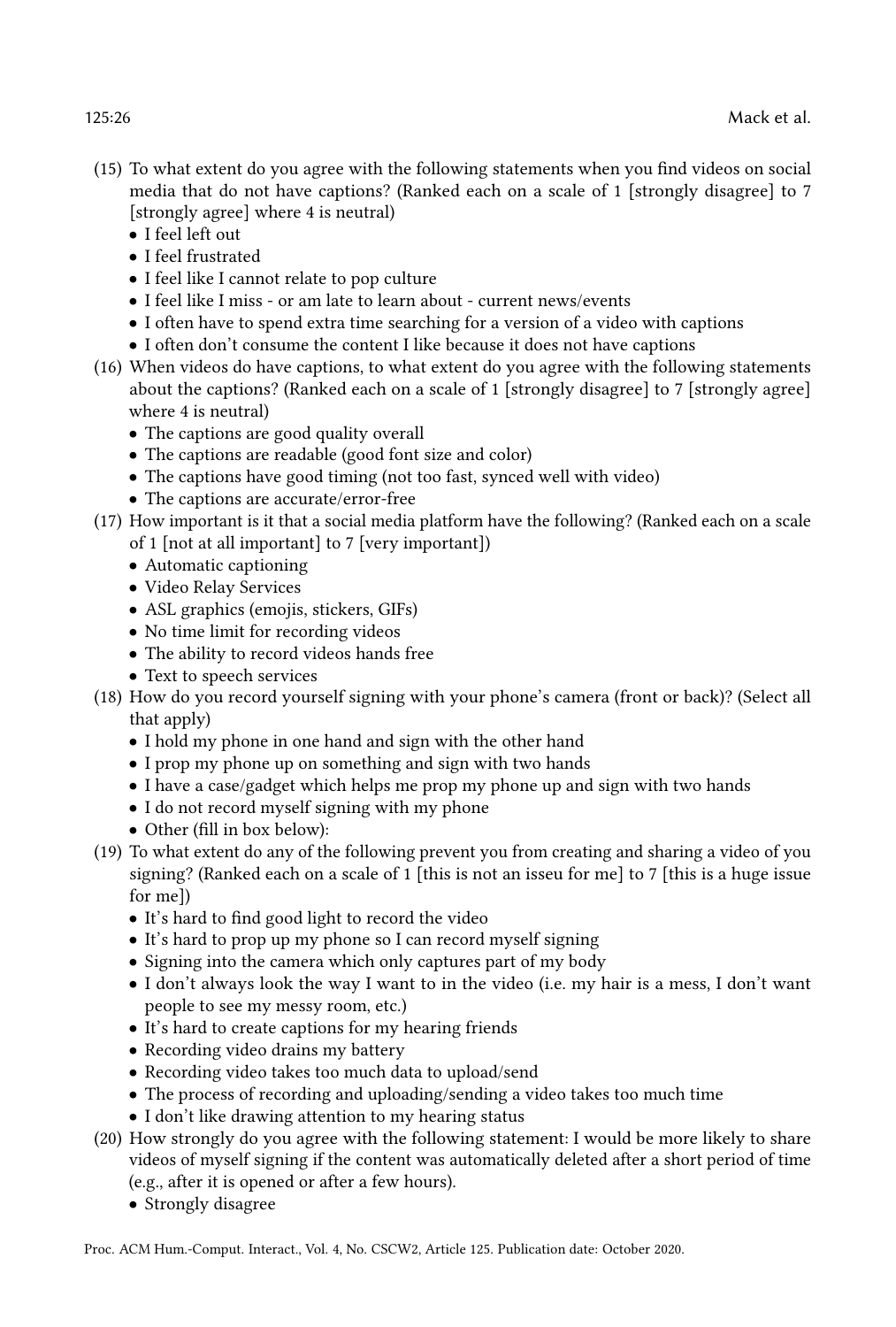Social App Accessibility for Deaf Signers 125:27 125:27

- Disagree
- Neither agree nor disagree
- Agree
- Strongly agree
- (21) How strongly do you identify as Deaf culturally?
	- 1 (Not at all)
	- 2
	- 3
	- 4
	- 5
	- 6
	- 7 (Very strongly)
- (22) How do you express your connection with the Deaf community online
	- I follow DHH celebrities and public figures
	- I am a part of DHH related groups or pages
	- I share/follow DHH news groups
	- I share/talk about news related to the DHH community
	- I use ASL/DHH related GIFs/memes/emojis/stickers
	- I post content which includes English glossing or sign language
	- I use jokes, abbreviations, slang, or hashtags related to Deaf culture (e.g. Champ, true biz)
	- I do not express/do not have a connection to the Deaf community
- (23) Are there any parts of Deaf culture that you wish you could convey more easily (or at all) on social media?
- (24) What is your age (years)?
- (25) What gender do you identify as?
	- Male
	- Female
	- Other/Non-binary
- (26) How would you describe your hearing status?
	- Hearing
	- Mild hearing loss (can't hear sounds below 30 dB)
	- Moderate hearing loss (can't hear sounds below 50 dB)
	- Severe hearing loss (can't hear sounds below 80 dB)
	- Profound hearing loss (can't hear sounds below 95 dB)
	- Other (fill in box below):
- (27) Do you use a cochlear implant or other assistive hearing devices?
	- No, I do not use assistive hearing devices
	- Yes, I use hearing aids
	- Yes, I use a cochlear implant
	- Yes, I use a different assistive hearing device (fill in box below):
- (28) Do you have any of the following non-hearing related disabilities?
	- Visual impairment
	- Cognitive impairment
	- Motor impairment
	- No, I don't have any other impairments
	- I'd rather not say
	- Yes, I have another disability called (fill in box below):
- (29) What was the first language you learned?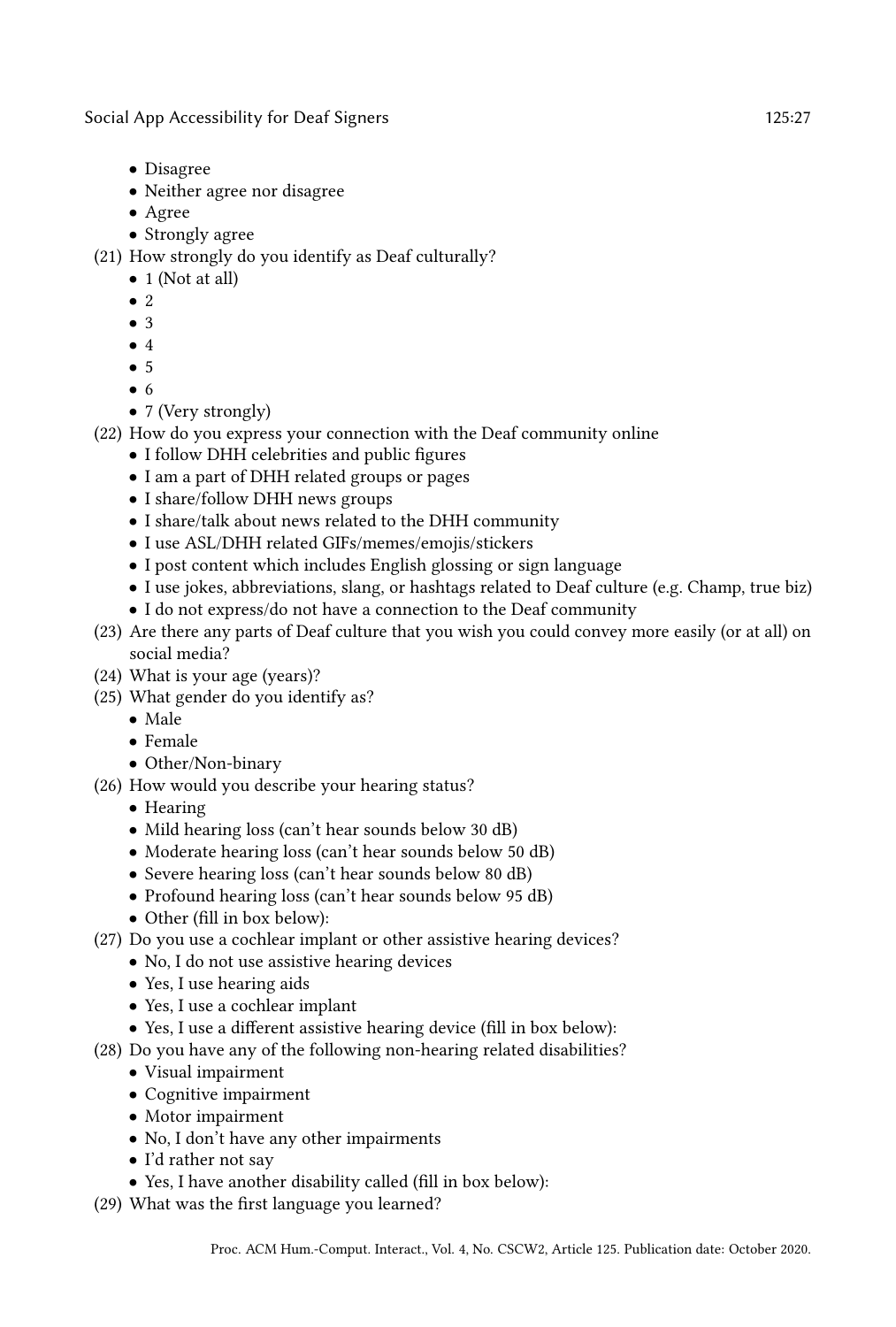- English
- ASL
- Other (fill in box below):
- FavLanguage
- What is your favorite language to use to communicate?
- English
- ASL
- Other (fill in box below):
- (30) How comfortable are you with writing in English?
	- Extremely comfortable
	- Moderately comfortable
	- Slightly comfortable
	- Neither comfortable nor uncomfortable
	- Slightly uncomfortable
	- Moderately uncomfortable
	- Extremely uncomfortable
	- I don't use written English
- (31) How comfortable are you with signing ASL?
	- Extremely comfortable
	- Moderately comfortable
	- Slightly comfortable
	- Neither comfortable nor uncomfortable
	- Slightly uncomfortable
	- Moderately uncomfortable
	- Extremely uncomfortable
	- I don't use ASL
- (32) Is there anything else you would like to share with us?
- (33) Did you have any difficulties completing the survey? Were any questions confusing to you?
- (34) Are you interested in being contacted with follow up questions from this survey or about future research related to the survey your took today? Your email address will only be used for this purpose.
	- Yes and my email is
	- $\bullet$  No

### REFERENCES

- <span id="page-27-7"></span>[1] [n. d.]. Google Slides Closed Captions. [https://www.youtube.com/watch?time\\_continue=3&v=GbBtW-vlXmY](https://www.youtube.com/watch?time_continue=3&v=GbBtW-vlXmY)
- <span id="page-27-4"></span>[2] 2011. Web Content Accessibility Guidelines (WCAG) 2.0. <https://www.w3.org/TR/WCAG20/>
- <span id="page-27-2"></span>[3] 2012. Animating Online Text Into Sign Language. [https://www.youtube.com/watch?v=OWnPztWMpQc&feature=](https://www.youtube.com/watch?v=OWnPztWMpQc&feature=youtu.be) [youtu.be](https://www.youtube.com/watch?v=OWnPztWMpQc&feature=youtu.be)
- <span id="page-27-1"></span>[4] 2015. Skype Translator Empowering People with Hearing Loss. <https://www.youtube.com/watch?v=QH3zpsQma9c>
- <span id="page-27-5"></span>[5] 2017. 21st Century Communications and Video Accessibility Act (CVAA). [https://www.fcc.gov/consumers/guides/](https://www.fcc.gov/consumers/guides/21st-century-communications-and-video-accessibility-act-cvaa) [21st-century-communications-and-video-accessibility-act-cvaa](https://www.fcc.gov/consumers/guides/21st-century-communications-and-video-accessibility-act-cvaa)
- <span id="page-27-6"></span>[6] 2017. Information and Technical Assistance on the Americans with Disabilities Act. [https://www.ada.gov/2010\\_regs.](https://www.ada.gov/2010_regs.htm) [htm](https://www.ada.gov/2010_regs.htm)
- <span id="page-27-0"></span>[7] C Tane Akamatsu, Connie Mayer, and Shona Farrelly. 2005. An investigation of two-way text messaging use with deaf students at the secondary level. Journal of deaf studies and deaf education 11, 1 (2005), 120–131.
- <span id="page-27-3"></span>[8] Sedeeq Al-khazraji, Larwan Berke, Sushant Kafle, Peter Yeung, and Matt Huenerfauth. 2018. Modeling the Speed and Timing of American Sign Language to Generate Realistic Animations. In Proceedings of the 20th International ACM SIGACCESS Conference on Computers and Accessibility. ACM, 259–270.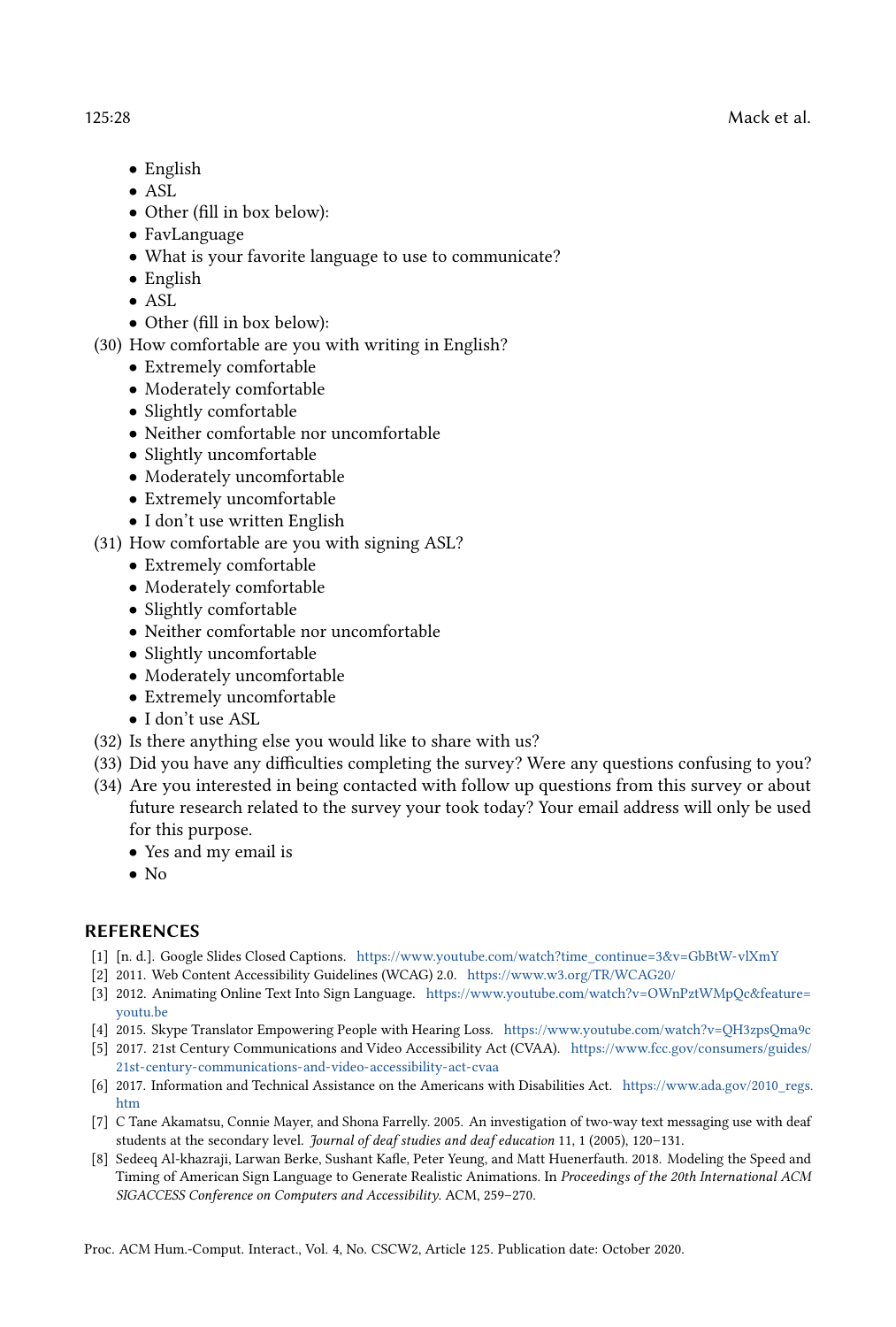#### Social App Accessibility for Deaf Signers 125:29 125:29

- <span id="page-28-11"></span>[9] Mrim Alnfiai and Srini Sampali. 2017. Social and Communication Apps for the Deaf and Hearing Impaired. In Computer and Applications (ICCA), 2017 International Conference on. IEEE, 120–126.
- <span id="page-28-15"></span>[10] Oliver Alonzo, Matthew Seita, Abraham Glasser, and Matt Huenerfauth. 2020. Automatic Text Simplification Tools for Deaf and Hard of Hearing Adults: Benefits of Lexical Simplification and Providing Users with Autonomy. In Proceedings of the 2020 CHI Conference on Human Factors in Computing Systems. 1–13.
- <span id="page-28-2"></span>[11] Cynthia L Bennett, Martez E Mott, Edward Cutrell, Meredith Ringel Morris, et al. 2018. How Teens with Visual Impairments Take, Edit, and Share Photos on Social Media. In Proceedings of the 2018 CHI Conference on Human Factors in Computing Systems. ACM, 76.
- <span id="page-28-21"></span>[12] Linda Besner. 2019. When Is a Caption Close Enough? [https://www.theatlantic.com/health/archive/2019/08/](https://www.theatlantic.com/health/archive/2019/08/youtube-captions/595831/) [youtube-captions/595831/](https://www.theatlantic.com/health/archive/2019/08/youtube-captions/595831/)
- <span id="page-28-22"></span>[13] Erin Brady, Meredith Ringel Morris, and Jeffrey P Bigham. 2015. Gauging receptiveness to social microvolunteering. In Proceedings of the 33rd Annual ACM Conference on Human Factors in Computing Systems. ACM, 1055–1064.
- <span id="page-28-5"></span>[14] Danielle Bragg, Oscar Koller, Mary Bellard, Larwan Berke, Patrick Boudreault, Annelies Braffort, Naomi Caselli, Matt Huenerfauth, Hernisa Kacorri, Tessa Verhoef, Christian Vogler, and Meredith Ringel Morris. 2019. Sign Language Recognition, Generation, and Translation: An Interdisciplinary Perspective. In Proceedings of the 21st International ACM SIGACCESS Conference on Computers and Accessibility. ACM.
- <span id="page-28-17"></span>[15] Danielle Bragg, Raja Kushalnagar, and Richard Ladner. 2018. Designing an Animated Character System for American Sign Language. In Proceedings of the 20th International ACM SIGACCESS Conference on Computers and Accessibility. ACM, 282–294.
- <span id="page-28-4"></span>[16] Moira Burke, Robert Kraut, and Diane Williams. 2010. Social use of computer-mediated communication by adults on the autism spectrum. In Proceedings of the 2010 ACM conference on Computer supported cooperative work. ACM, 425–434.
- <span id="page-28-8"></span>[17] Anna Cavender, Richard E Ladner, and Eve A Riskin. 2006. MobileASL:: intelligibility of sign language video as constrained by mobile phone technology. In Proceedings of the 8th international ACM SIGACCESS conference on Computers and accessibility. ACM, 71–78.
- <span id="page-28-14"></span>[18] Shaoxiang Chen, Ting Yao, and Yu-Gang Jiang. 2019. Deep learning for video captioning: a review. In Proceedings of the 28th International Joint Conference on Artificial Intelligence. AAAI Press.
- <span id="page-28-10"></span>[19] Hsiao-Ping Chiu, Chien-Hsiou Liu, Ching-Lin Hsieh, and Rong-Kwer Li. 2010. Essential needs and requirements of mobile phones for the deaf. Assistive Technology 22, 3 (2010), 172–185.
- <span id="page-28-0"></span>[20] Genevieve Conti. 2017. Accessibility and social responsibility: exploring barriers to access on news websites for people who are d/Deaf or hard of hearing. Ph.D. Dissertation. University of Missouri–Columbia.
- <span id="page-28-12"></span>[21] Juliet Corbin, Anselm Strauss, et al. 2008. Basics of qualitative research: Techniques and procedures for developing grounded theory. (2008).
- <span id="page-28-13"></span>[22] Robert M Emerson, Rachel I Fretz, and Linda L Shaw. 2011. Writing ethnographic fieldnotes. University of Chicago Press.
- <span id="page-28-3"></span>[23] Cole Gleason, Patrick Carrington, Cameron Cassidy, Meredith Ringel Morris, Kris M Kitani, and Jefrey P Bigham. 2019. "It's almost like they're trying to hide it": How User-Provided Image Descriptions Have Failed to Make Twiter Accessible. (2019).
- <span id="page-28-6"></span>[24] Jan Gugenheimer, Katrin Plaumann, Florian Schaub, Patrizia Di Campli San Vito, Saskia Duck, Melanie Rabus, and Enrico Rukzio. 2017. The impact of assistive technology on communication quality between deaf and hearing individuals. In Proceedings of the 2017 ACM Conference on Computer Supported Cooperative Work and Social Computing. 669–682.
- <span id="page-28-16"></span>[25] Thomas K Holcomb. 2012. Introduction to American deaf culture. Oxford University Press.
- <span id="page-28-9"></span>[26] Simon Hooper, Charles Miller, Susan Rose, and George Veletsianos. 2007. The effects of digital video quality on learner comprehension in an American Sign Language assessment environment. Sign Language Studies 8, 1 (2007), 42–58.
- <span id="page-28-18"></span>[27] Matt Huenerfauth and V Hanson. 2009. Sign language in the interface: access for deaf signers. Universal Access Handbook. NJ: Erlbaum 38 (2009).
- <span id="page-28-20"></span>[28] Hernisa Kacorri, Matt Huenerfauth, Sarah Ebling, Kasmira Patel, and Mackenzie Willard. 2015. Demographic and experiential factors influencing acceptance of sign language animation by deaf users. In Proceedings of the 17th International ACM SIGACCESS Conference on Computers & Accessibility. 147–154.
- <span id="page-28-7"></span>[29] Elizabeth Keating and Gene Mirus. 2003. American Sign Language in virtual space: Interactions between deaf users of computer-mediated video communication and the impact of technology on language practices. Language in Society 32, 5 (2003), 693–714.
- <span id="page-28-19"></span>[30] Richard Kennaway. 2001. Synthetic animation of deaf signing gestures. In International Gesture Workshop. Springer, 146–157.
- <span id="page-28-1"></span>[31] I Kožuh and M Debevc. 2018. Challenges in Social Media Use Among Deaf and Hard of Hearing People. In Social Networks Science: Design, Implementation, Security, and Challenges. Springer, 151–171.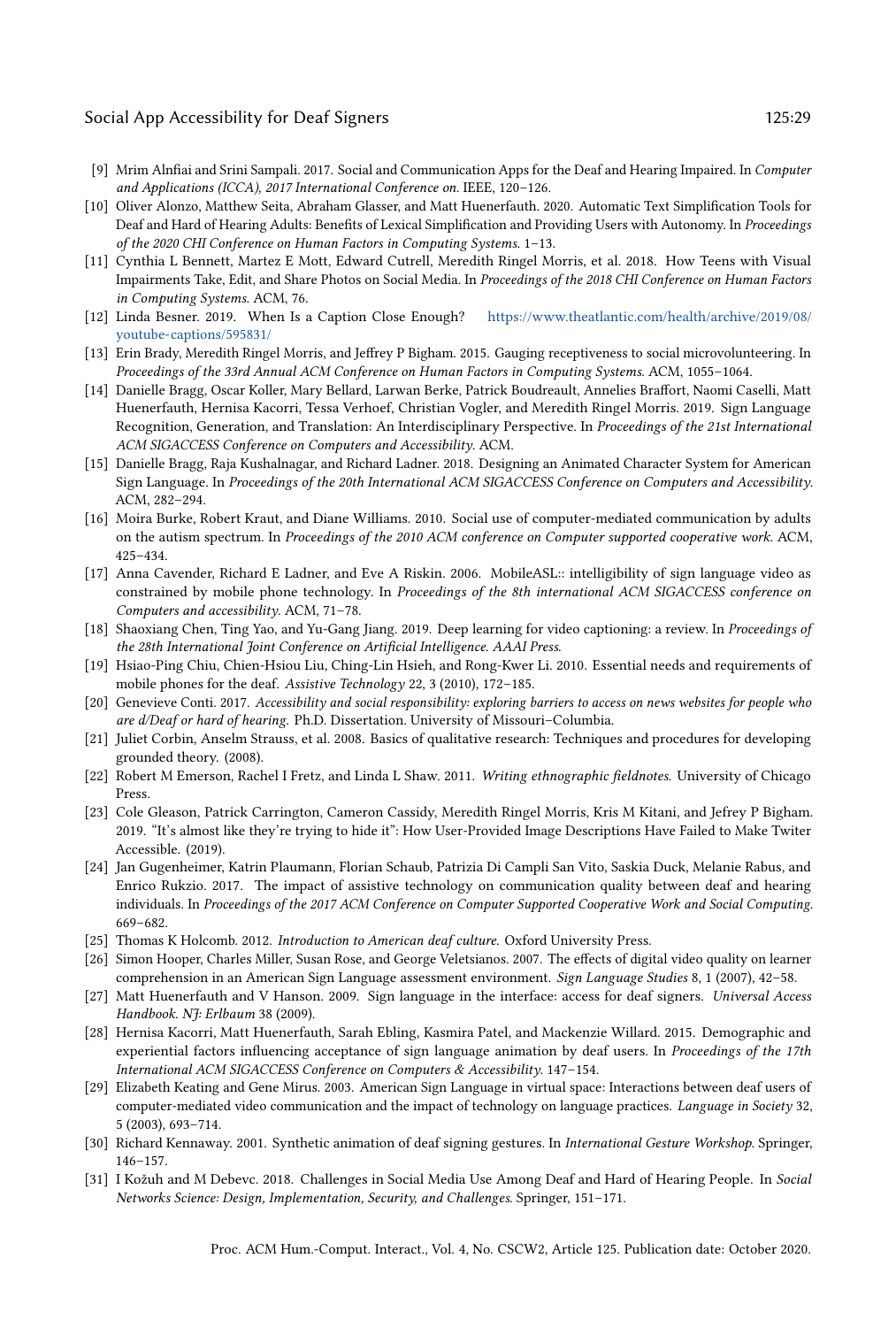- <span id="page-29-13"></span>[32] Ines Kožuh and Matjaž Debevc. 2019. The utilisation of social media among users with hearing loss: an analysis of Facebook communities. Universal Access in the Information Society (2019), 1–15.
- <span id="page-29-5"></span>[33] Ines Kožuh, Manfred Hintermair, and Matjaž Debevc. 2014. Examining the characteristics of deaf and hard of hearing users of social networking sites. In International Conference on Computers for Handicapped Persons. Springer, 498–505.
- <span id="page-29-18"></span>[34] Ines Kožuh, Manfred Hintermair, and Matjaž Debevc. 2016. Community building among deaf and hard of hearing people by using written language on social networking sites. Computers in human behavior 65 (2016), 295–307.
- <span id="page-29-12"></span>[35] Ines Kožuh, Manfred Hintermair, Andreas Holzinger, Zala Volčič, and Matjaž Debevc. 2015. Enhancing universal access: deaf and hard of hearing people on social networking sites. Universal access in the information society 14, 4 (2015), 537–545.
- <span id="page-29-6"></span>[36] Ines Kožuh, Anja Poznič, and Matjaž Debevc. 2016. A content analysis of online communities for the deaf and hard of hearing. In Proceedings of the 7th International Conference on Software Development and Technologies for Enhancing Accessibility and Fighting Info-exclusion. ACM, 370–377.
- <span id="page-29-20"></span>[37] Paddy Ladd. 2003. Understanding deaf culture: In search of deafhood. Multilingual Matters.
- <span id="page-29-24"></span>[38] Walter Lasecki, Christopher Miller, Adam Sadilek, Andrew Abumoussa, Donato Borrello, Raja Kushalnagar, and Jeffrey Bigham. 2012. Real-time captioning by groups of non-experts. In Proceedings of the 25th annual ACM symposium on User interface software and technology. ACM, 23–34.
- <span id="page-29-4"></span>[39] Michella Maiorana-Basas and Claudia M Pagliaro. 2014. Technology use among adults who are deaf and hard of hearing: A national survey. Journal of deaf studies and deaf education 19, 3 (2014), 400–410.
- <span id="page-29-21"></span>[40] Paul L Markham. 1989. The effects of captioned television videotapes on the listening comprehension of beginning, intermediate, and advanced ESL students. Educational Technology 29, 10 (1989), 38–41.
- <span id="page-29-22"></span>[41] Paul L Markham, Lizette A Peter, and Teresa J McCarthy. 2001. The effects of native language vs. target language captions on foreign language students' DVD video comprehension. Foreign language annals 34, 5 (2001), 439–445.
- <span id="page-29-3"></span>[42] Marc Marschark, Harry G Lang, and John A Albertini. 2001. Educating deaf students: From research to practice. Oxford University Press.
- <span id="page-29-1"></span>[43] Michael M McKee, Michael K Paasche-Orlow, Paul C Winters, Kevin Fiscella, Philip Zazove, Ananda Sen, and Thomas Pearson. 2015. Assessing health literacy in deaf american sign language users. Journal of health communication 20, sup2 (2015), 92–100.
- <span id="page-29-23"></span>[44] Rhett McLaughlin and Link Neal. 2011. CAPTION FAIL: Lady Gaga Putt-Putt Rally. [https://www.youtube.com/watch?](https://www.youtube.com/watch?v=hVNrkXM3TTI&list=PLA220BA20D4D3DE46) [v=hVNrkXM3TTI&list=PLA220BA20D4D3DE46](https://www.youtube.com/watch?v=hVNrkXM3TTI&list=PLA220BA20D4D3DE46)
- <span id="page-29-19"></span>[45] Ross E Mitchell and Michaela Karchmer. 2004. Chasing the mythical ten percent: Parental hearing status of deaf and hard of hearing students in the United States. Sign Language Studies 4, 2 (2004), 138–163.
- <span id="page-29-7"></span>[46] Meredith Ringel Morris, Annuska Zolyomi, Catherine Yao, Sina Bahram, Jeffrey P Bigham, and Shaun K Kane. 2016. With most of it being pictures now, I rarely use it: Understanding Twitter's Evolving Accessibility to Blind Users. In Proceedings of the 2016 CHI Conference on Human Factors in Computing Systems. ACM, 5506–5516.
- <span id="page-29-9"></span>[47] Martez E Mott, E Jane, Cynthia L Bennett, Edward Cutrell, and Meredith Ringel Morris. 2018. Understanding the Accessibility of Smartphone Photography for People with Motor Impairments. In Proceedings of the 2018 CHI Conference on Human Factors in Computing Systems. ACM, 520.
- <span id="page-29-14"></span>[48] Yoshiko Okuyama. 2013. A case study of US deaf teens' text messaging: Their innovations and adoption of textisms. new media & society 15, 8 (2013), 1224–1240.
- <span id="page-29-10"></span>[49] National Institute on Deafness and Other Communication Disorders. 2014. American Sign Language. [https:](https://www.nidcd.nih.gov/health/american-sign-language) [//www.nidcd.nih.gov/health/american-sign-language](https://www.nidcd.nih.gov/health/american-sign-language)
- <span id="page-29-0"></span>[50] World Health Organization. 2018. Deafness and hearing loss. [http://www.who.int/news-room/fact-sheets/detail/](http://www.who.int/news-room/fact-sheets/detail/deafness-and-hearing-loss) [deafness-and-hearing-loss](http://www.who.int/news-room/fact-sheets/detail/deafness-and-hearing-loss)
- <span id="page-29-15"></span>[51] Mary R Power and Des Power. 2004. Everyone here speaks TXT: Deaf people using SMS in Australia and the rest of the world. Journal of deaf studies and deaf education 9, 3 (2004), 333–343.
- <span id="page-29-2"></span>[52] Sen Qi and Ross E Mitchell. 2011. Large-scale academic achievement testing of deaf and hard-of-hearing students: Past, present, and future. Journal of Deaf Studies and Deaf Education 17, 1 (2011), 1-18.
- <span id="page-29-8"></span>[53] Lindsay Reynolds and Shaomei Wu. 2018. " I'm Never Happy with What I Write": Challenges and Strategies of People with Dyslexia on Social Media.. In ICWSM. 280–289.
- <span id="page-29-17"></span>[54] Georgia Robins Sadler, Hau-Chen Lee, Rod Seung-Hwan Lim, and Judith Fullerton. 2010. Recruitment of hard-to-reach population subgroups via adaptations of the snowball sampling strategy. Nursing & health sciences 12, 3 (2010), 369–374.
- <span id="page-29-11"></span>[55] Rajeev C Saxena, Ashton E Lehmann, A Hight, Keith Darrow, Aaron Remenschneider, Elliott D Kozin, and Daniel J Lee. 2015. Social media utilization in the cochlear implant community. Journal of the American Academy of Audiology 26, 2 (2015), 197–204.
- <span id="page-29-16"></span>[56] Ricardo Pezzotti Schefer, Matheus Sousa Bezerra, and Luciana A Martinez Zaina. 2018. Supporting the Development of Social Networking Mobile Apps for Deaf Users: Guidelines Based on User Experience Issues. In Proceedings of

Proc. ACM Hum.-Comput. Interact., Vol. 4, No. CSCW2, Article 125. Publication date: October 2020.